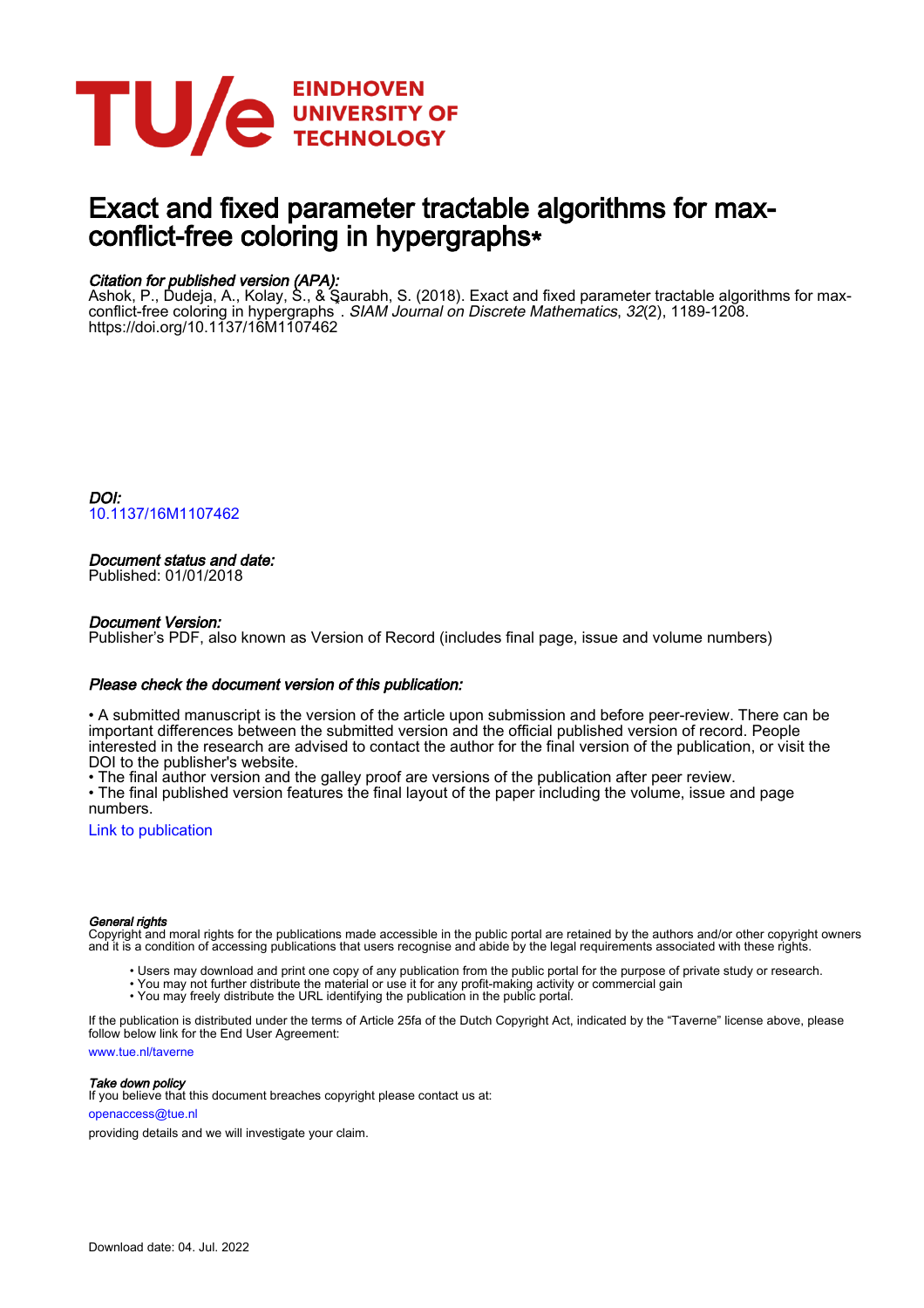# **EXACT AND FIXED PARAMETER TRACTABLE ALGORITHMS FOR MAX-CONFLICT-FREE COLORING IN HYPERGRAPHS**∗

PRADEESHA ASHOK†, ADITI DUDEJA‡, SUDESHNA KOLAY§, AND SAKET SAURABH¶

**Abstract.** Conflict-free coloring of hypergraphs is a very well studied question of theoretical and practical interest. For a hypergraph  $H = (U, \mathcal{F})$ , a conflict-free coloring of *H* refers to a vertex coloring where every hyperedge has a vertex with a unique color, distinct from all other vertices in the hyperedge. In this paper, we initiate a study of a natural maximization version of this problem, namely, MAX-CFC: For a given hypergraph *H* and a fixed  $r \geq 2$ , color the vertices of *U* using *r* colors so that the number of hyperedges that are conflict-free colored is maximized. By previously known hardness results for conflict-free coloring, this maximization version is NPhard. We study this problem in the context of both exact and parameterized algorithms. In the parameterized setting, we study this problem with respect to a natural parameter—the solution size. In particular, the question we study is the following: p-CFC: For a given hypergraph, can we conflict-free color at least  $k$  hyperedges with at most  $r$  colors, the parameter being the solution size *k*. We show that this problem is fixed parameter tractable by designing an algorithm with running time  $2^{\mathcal{O}(k \log \log k + k \log r)}(n+m)^{\mathcal{O}(1)}$  using a novel connection to the UNIQUE COVERAGE problem and applying the method of color coding in a nontrivial manner. For the special case for hypergraphs induced by graph neighborhoods we give a polynomial kernel. Finally, we give an exact algorithm for Max-CFC running in  $\mathcal{O}(2^{n+m})$  time. All our algorithms, with minor modifications, work for a stronger version of conflict-free coloring, Unique Maximum Coloring.

**Key words.** conflict-free coloring, unique-maximum coloring, FPT algorithms, maximization algorithms

**AMS subject classifications.** 68Q25, 68W40, 05C85, 65F30

**DOI.** 10.1137/16M1107462

**1. Introduction.** A hypergraph  $H$  is a pair  $(U, \mathcal{F})$ , where U is a set of n vertices and  $\mathcal F$  contains m subsets of U. We call these subsets *hyperedges*. Thus a general graph is a hypergraph where every hyperedge contains exactly two vertices. A  $k$ vertex-coloring of H for  $k \in \mathbb{N}$  is a function  $c: U \to \{1, 2, \ldots, k\}$ . A coloring is called a *proper* coloring if none of the hyperedges are monochromatic, i.e., all the vertices of the hyperedge are not of the same color. We look at a stricter version of coloring called conflict-free coloring.

DEFINITION 1. *A vertex coloring*  $c: U \rightarrow \{1, 2, ..., k\}$  *of a hypergraph*  $H =$  $(U, \mathcal{F})$  *is said to be* conflict-free *if for every*  $F \in \mathcal{F}$ ,  $\exists v \in F$  *such that*  $\forall u \in F$ ,  $u \neq v$ *implies*  $c(u) \neq c(v)$ *. In other words, every hyperedge has a uniquely colored vertex.* 

The minimum number of colors required to conflict-free color the vertices of a hypergraph H is called the *conflict-free chromatic number* of <sup>H</sup> and is represented

<sup>∗</sup>Received by the editors December 9, 2016; accepted for publication (in revised form) February 12, 2018; published electronically June 5, 2018. A preliminary version of this paper appeared in *Algorithms and Computation*, Lecture Notes in Comput. Sci. 9472, Springer, Berlin, 2015, pp. 271– 282.

<http://www.siam.org/journals/sidma/32-2/M110746.html>

**Funding:** The research leading to these results has received partial funding from the European Research Council under the European Union's Seventh Framework Programme (FP7/2007-2013) / ERC grant agreement 306992.

<sup>†</sup>International Institute of Information Technology, Bangalore, India [\(pradeesha@iiitb.ac.in\)](mailto:pradeesha@iiitb.ac.in).

<sup>‡</sup>Rutgers University, New Brunswick, NJ 08901 [\(ad1222@rutgers.edu\)](mailto:ad1222@rutgers.edu).

<sup>§</sup>Eindhoven University of Technology, Eindhoven, Netherlands [\(s.kolay@tue.nl\)](mailto:s.kolay@tue.nl).

<sup>¶</sup>The Institute of Mathematical Sciences, Taramani, India and Department of Informatics, University of Bergen, Bergen, Norway [\(saket@imsc.res.in\)](mailto:saket@imsc.res.in).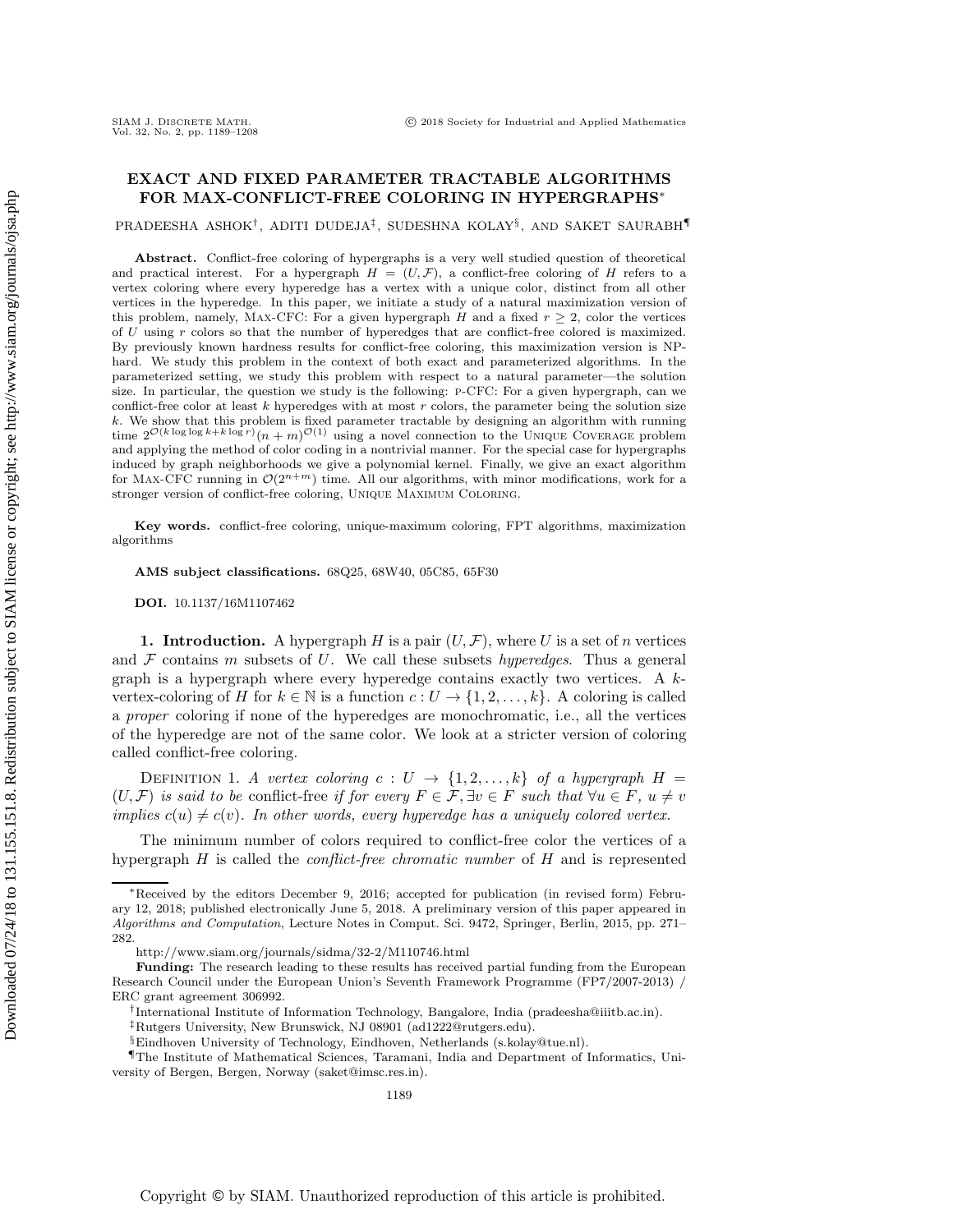as  $\chi_{cf}(H)$ . For a given hypergraph H, the *minimum conflict-free coloring problem* refers to computing the value of  $\chi_{cf}(H)$ .

The concept of conflict-free coloring was introduced for hypergraphs induced by geometric regions, motivated by the frequency allocation problem in cellular networks [\[5\]](#page-20-0). This problem also found applications in areas like radio frequency identification and robotics. The conflict-free coloring question has been extensively studied for hypergraphs induced by various geometric regions [\[1,](#page-20-1) [10,](#page-20-2) [16\]](#page-20-3).

The study of conflict-free coloring in general hypergraphs was initiated in [\[5\]](#page-20-0) and in the Ph.D. thesis of Smorodinsky [\[15\]](#page-20-4). Pach and Tardos [\[14\]](#page-20-5) gave an upper bound √of  $O(\sqrt{m})$  on the conflict-free chromatic number. This proof is derived from the work<br>of Cheilaris [3] in his Ph D thesis. On the algorithmic side, the minimum conflict-free of Cheilaris [\[3\]](#page-20-6) in his Ph.D. thesis. On the algorithmic side, the minimum conflict-free coloring problem for a general hypergraph is NP-hard by results shown in [\[5,](#page-20-0) [8\]](#page-20-7). Pach and Tardos [\[14\]](#page-20-5) also studied the conflict-free coloring of hypergraphs induced by graph neighborhoods. Here the vertex set of the hypergraph corresponds to the vertex set of a general graph  $G = (V, E)$  and the hyperedges are defined by the neighborhoods (open or closed) of the vertices in  $G$ . In the case of closed neighborhoods, [\[14\]](#page-20-5) showed an upperbound of  $O(\log^2 n)$  and a matching lower bound was shown in [\[9\]](#page-20-8). When<br>the hyperedges are defined with respect to open neighborhoods a tight bound of the hyperedges are defined with respect to open neighborhoods, a tight bound of  $O(\sqrt{n})$  was shown by Cheilaris [\[3\]](#page-20-6). Gargano and Rescigno [\[8\]](#page-20-7) studied the minimum<br>conflict-free coloring of hypergraphs induced by graph neighborhoods (both open and conflict-free coloring of hypergraphs induced by graph neighborhoods (both open and closed) and showed NP-completeness. Gargano and Rescigno [\[8\]](#page-20-7) also showed that the minimum conflict-free coloring problem for these graphs becomes tractable when parameterized by the vertex cover or the neighborhood diversity number of the graph. Specifically, they gave an algorithm that decides whether a hypergraph induced by neighborhoods of a graph  $G$  can be conflict-free colored using  $k$  colors. This algorithm runs in time  $2^{\mathcal{O}(kt \log k)}$ , where t represents the neighborhood diversity number of G. Note that this also implies an algorithm to solve the minimum conflict-free coloring problem in hypergraphs induced by graph neighborhoods, which runs in  $\mathcal{O}(n^n)$ time.

In this paper, we study a maximization version of the MINIMUM CONFLICT-FREE Coloring problem.

Maximum Conflict-free Coloring(Max-CFC)

**Input:** A hypergraph  $(U, \mathcal{F})$  on n vertices and m hyperedges, and an integer  $r \geq 2$ . **Output:** A maximum-sized subfamily of hyperedges that can be conflict-free colored with r colors.

The NP-hardness of this problem follows from the NP-hardness reductions shown in [\[8\]](#page-20-7). We give an exact algorithm for this problem that runs in  $\mathcal{O}(2^{m+n}) \cdot n^{\mathcal{O}(1)}$ time. As a corollary, we obtain an exact algorithm, of running time  $\mathcal{O}(4^n) \cdot n^{\mathcal{O}(1)}$ , for hypergraphs induced by neighborhoods in graphs. We also define a stronger variant of conflict-free coloring (cfc), namely, *unique-maximum coloring* [\[4\]](#page-20-9).

DEFINITION 2. *A vertex coloring*  $c: U \rightarrow \{1, 2, ..., k\}$  *is said to be* uniquemaximum *if for every*  $F \in \mathcal{F}, \exists v \in F$  *such that*  $\forall u \in F$ ,  $u \neq v$  *implies*  $c(u) < c(v)$ *. In other words, the maximum color occuring in a hyperedge occurs uniquely. The minimum number of colors required to unique-maximum color* H *is called the uniquemaximum chromatic number of* H*.*

A vertex of a hyperedge  $h \in \mathcal{F}$  is said to be unique-maximum colored if it is the unique vertex that is colored with the maximum color occuring in the the hyperedge h. For a given hypergraph H, the *minimum unique-maximum coloring problem*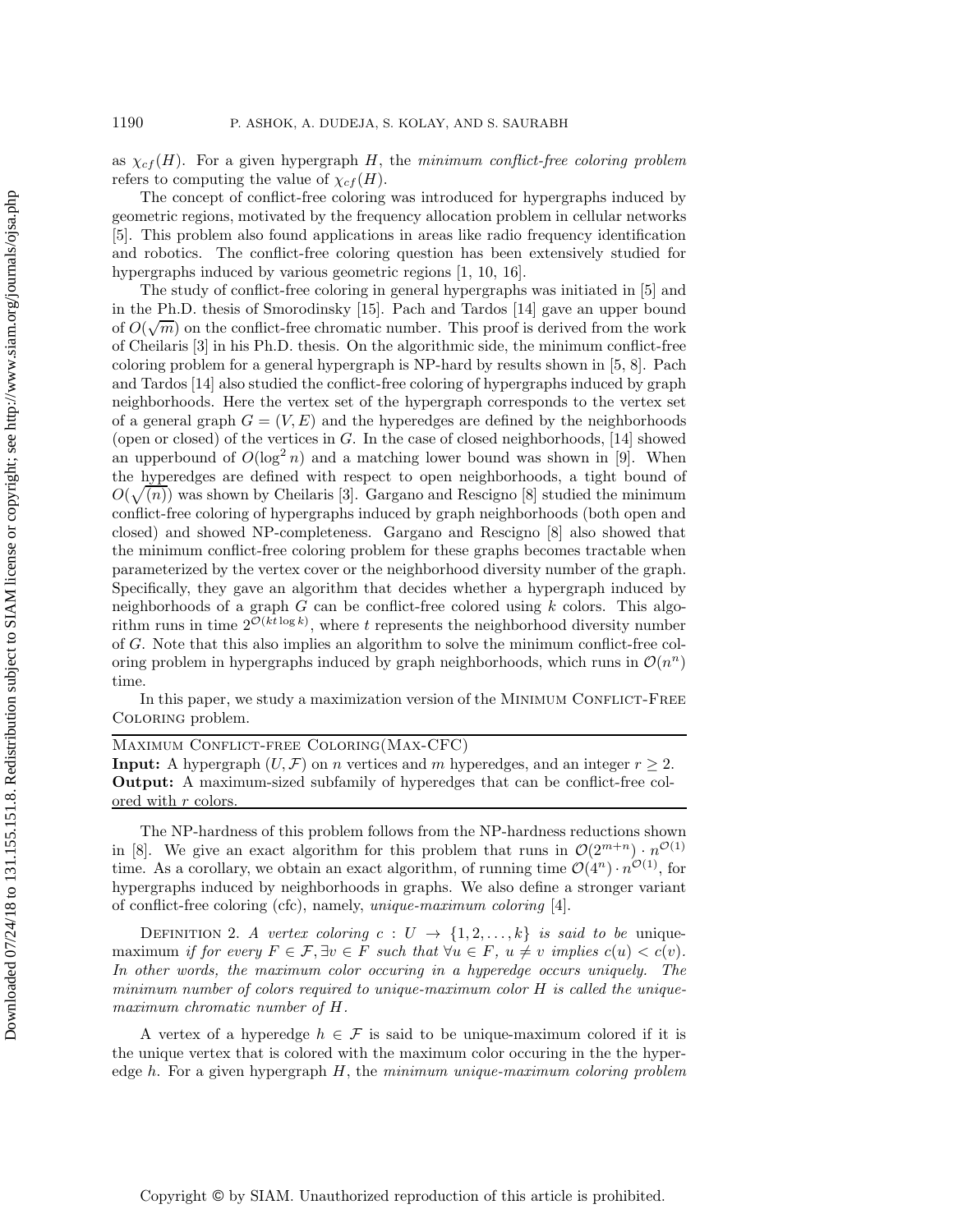refers to computing the minimum number of colors required to unique-maximum color H.

Similar to Max-CFC, we can define Maximum Unique-Maximum Coloring (MAX-UMC) to take as input a hypergraph H and a positive integer  $r \geq 2$ , and output the largest subfamily of hyperedges that has a unique-maximum coloring with r colors. Our algorithms for Max-CFC, with some modification, also works for Max-UMC.

In the parameterized setting, we study Max-CFC parameterized by the solution size.

# p-CFC **Parameter:** k<br>**Parameter:** k<br>**Parameter:** A hypergraph (*UE*) on *n* vertices and *m* hypergdges and positive integer

**Input:** A hypergraph  $(U, \mathcal{F})$  on *n* vertices and *m* hyperedges, and positive integers  $x > 2$  and *k*  $r \geq 2$  and k.

**Question:** Is there a subfamily of at least k hyperedges that can be conflict-free colored using r colors?

We also study this problem when we restrict the input hypergraph to that induced by the closed/open neighborhood of a graph G. Similarly, p-UMC is defined and studied. Note that another natural parameter for the MINIMUM CONFLICT-FREE Coloring or the Max-CFC problems is the number of colors used for the conflictfree coloring. However, due to the NP-hardness result of [\[8\]](#page-20-7), such a parameterization makes the parameterized problem para-NP-hard, which is not expected to be in fixed parameter tractable (FPT).

**Our results and methods.** In the realm of parameterized algorithms, we obtain the following result.

- 1. We show that the problem is FPT by designing a kernel with at most  $4^k$ vertices and  $\mathcal{O}(k \log k)$  hyperedges. The kernel is obtained by finding a novel connection to the Unique Coverage problem [\[12\]](#page-20-10). We use this one way connection to either say that the given instance for p-CFC is a YES instance or conclude that the number of hyperedges is upper bounded by  $\mathcal{O}(k \log k)$ . Finally, using extremal results on the set-family we bound the number of vertices (elements) to  $4^k$ . Moreover, when we restrict the input hypergraph to that induced by the closed/open neighborhood of a graph  $G$ , then the above imply polynomial kernels for these variants.
- 2. A direct consequence of our kernel is an  $r^{4k}(n+m)^{\mathcal{O}(1)}$  algorithm for P-CFC.<br>We exploit the fact that the number of hyperedges is at most  $\mathcal{O}(k \log k)$  in We exploit the fact that the number of hyperedges is at most  $\mathcal{O}(k \log k)$  in the reduced instance to design an FPT algorithm where the running time is  $2^{\mathcal{O}(k \log \log k + k \log r)}(n + m)^{\mathcal{O}(1)}$ . We arrive at the required algorithm by combining the fact that we have a small number of hyperedges and using the technique of color coding introduced in [\[2\]](#page-20-11) in a nontrivial manner.
- 3. All the above results, with minor modifications, hold for p-UMC.

Finally, we design an exact algorithm that solves the Max-CFC problem for general hypergraphs. This algorithm exploits structural properties of a YES instance for MAX-CFC. Our algorithm runs in  $\mathcal{O}(2^{m+n})$  time. The algorithm also works for the MINIMUM CONFLICT-FREE coloring problem. In particular, for hypergraphs induced by graph neighborhoods, our algorithm runs in time  $\mathcal{O}(4^n)$  which is a nontrivial improvement over the best known exact algorithm that runs in  $\mathcal{O}(n^n)$  time [\[8\]](#page-20-7). The algorithm is based on dynamic programming combined with an application of subset convolution. We refer to [\[7\]](#page-20-12) for a more detailed introduction to exact algorithms. Some minor modifications to our algorithm give an exact algorithm for Unique Maximum Coloring.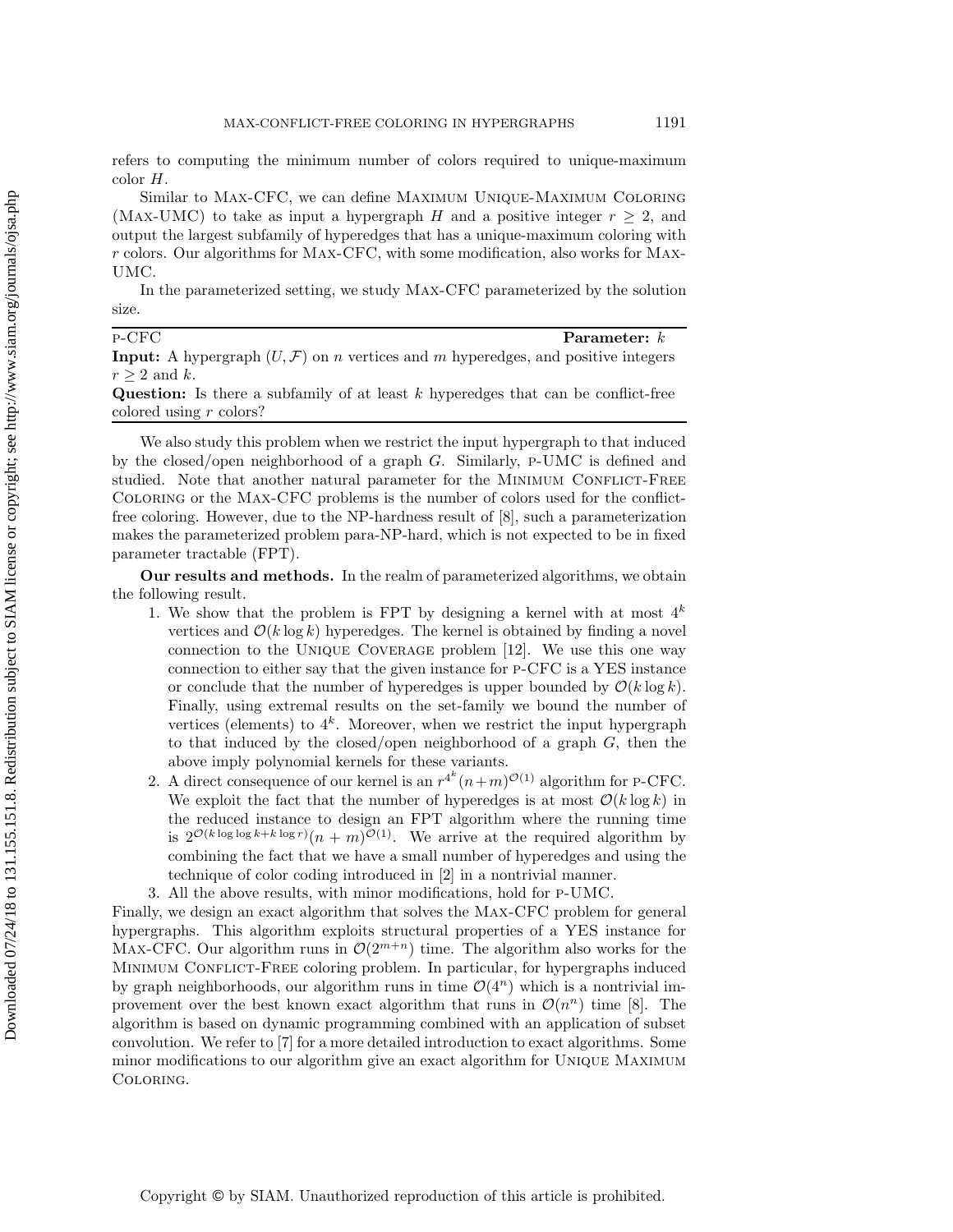**2. Preliminaries.** A set of consecutive integers  $\{1, 2, \ldots n\}$  will be written as [n] in short. We denote a hypergraph as  $H = (U, \mathcal{F})$ . We refer to the objects in the universe U as either vertices or elements, and each subset of  $\mathcal F$  as a *hyperedge*. For any subfamily  $\mathcal{F}' \subseteq \mathcal{F}$ , we denote the elements present in the subfamily as  $U(\mathcal{F}')$ . Similarly, for a subset  $U' \subseteq U$ ,  $\mathcal{F}|_{U'}$  denotes the family of hyperedges obtained<br>when we restrict each hyperedge of  $\mathcal{F}$  to the subset  $U'$ . Furthermore, for a vertex when we restrict each hyperedge of F to the subset U'. Furthermore, for a vertex  $v \in U$  by dec<sub>1</sub>(x) we denote the number of hyperedges the vertex  $v$  is part of The  $v \in U$ , by  $deg_H(v)$  we denote the number of hyperedges the vertex v is part of. The neighborhood of a vertex  $v \in U$ , denoted by  $\mathsf{Nbd}_H(v)$ , is the subfamily of hyperedges in  $\mathcal F$  that contain  $v$ .

Given a graph  $G = (V, E)$ , for a vertex  $v \in V$  let  $N(v)$  be the set of neighboring vertices of v in G. Let  $H = (V, \mathcal{E})$  be a hypergraph defined on the vertex set V such that  $\mathcal{E} = \{N(v)|v \in V\}$ . Then H is called the *hypergraph induced by the neighborhoods* of the graph G.

**Parameterized algorithms.** The instance of a parameterized problem is a pair containing the actual problem instance of size  $n$  and a positive integer called a parameter, usually represented as  $k$ . The problem is said to be in FPT if there exists an algorithm that solves the problem in  $f(k)n^{\mathcal{O}(1)}$  time, where f is a computable function. The problem is said to admit a  $g(k)$ -sized kernel if there exists a polynomial time algorithm that converts the actual instance to a reduced instance of size  $g(k)$ , while preserving the answer. When  $g$  is a polynomial function, then the problem is said to admit a polynomial kernel. A reduction rule is a polynomial time procedure that changes a given instance  $I_1$  of a problem  $\Pi$  to another instance  $I_2$  of the same problem  $\Pi$ . We say that the reduction rule is *safe* when  $I_1$  is a YES instance of  $\Pi$  if and only if  $I_2$  is a YES instance. Readers are requested to refer to [\[6\]](#page-20-13) for more details.

Fast subset convolution computation. Suppose we are given a universe U with n elements. The subset convolution of two functions  $f, g : 2^U \to \mathbb{Z}$  is a function  $(f * g): 2^U \to \mathbb{Z}$  such that for every  $Y \subseteq U$ ,  $(f * g)(Y) = \sum_{X \subseteq Y} f(X)g(Y - X)$ . It is equivalent to saying that  $(f * g)(Y) = \sum_{A \uplus B=Y} f(A)g(B)$ .

PROPOSITION 3 (see [\[7\]](#page-20-12)). *For two functions*  $f, g : 2^U \rightarrow \mathbb{Z}$ , given all the  $2^n$ *values of* f and g in the input, all the  $2^n$  *values of the subset convolution*  $f * g$  *can be computed in*  $\mathcal{O}(2^n \cdot n^3)$  *arithmetic operations.* 

In fact, the result can be extended to a subset convolution of functions that map to any ring, instead of  $(\mathbb{Z}, +, \times)$ . Consider the set  $\mathbb{Z} \cup {\infty}$ , with the added relation that  $\forall z \in \mathbb{Z}, \{\infty\} > z$ . The min operator takes two elements from this set and outputs the minimum of the two elements. Notice that  $\mathbb{Z} \cup {\{\infty\}}$ , along with min as an additive operator and  $+$  as a multiplicative operator, forms a semiring. We will call this semiring the integer min-sum semiring. The subset convolution of two functions  $f,g: 2^U \to \mathbb{Z} \cup {\infty}$ , with min and + as the additive and multiplicative operators, becomes  $(f * g)(Y) = min_{A \oplus B=Y} f(A) + g(B)$ .

<span id="page-4-0"></span>PROPOSITION 4 (see [\[7\]](#page-20-12)). *Given two functions*  $f, g : 2^U \to \{-M, \ldots, M\}$ , all the  $2^n$  values of f and q in the input, and all the  $2^n$  values of the subset convolu*tion* (f \* q) over the integer min-sum semiring can be computed in time  $2^n n^{\mathcal{O}(1)}$ .  $\mathcal{O}(M \log M \log \log M)$ .

For more details about subset convolutions and fast calculations of subset convolutions, please refer to [\[7\]](#page-20-12).

**Exact algorithms.** Although all NP-complete problems can be solved by some brute-force algorithm, the running time of these algorithms can be extremely large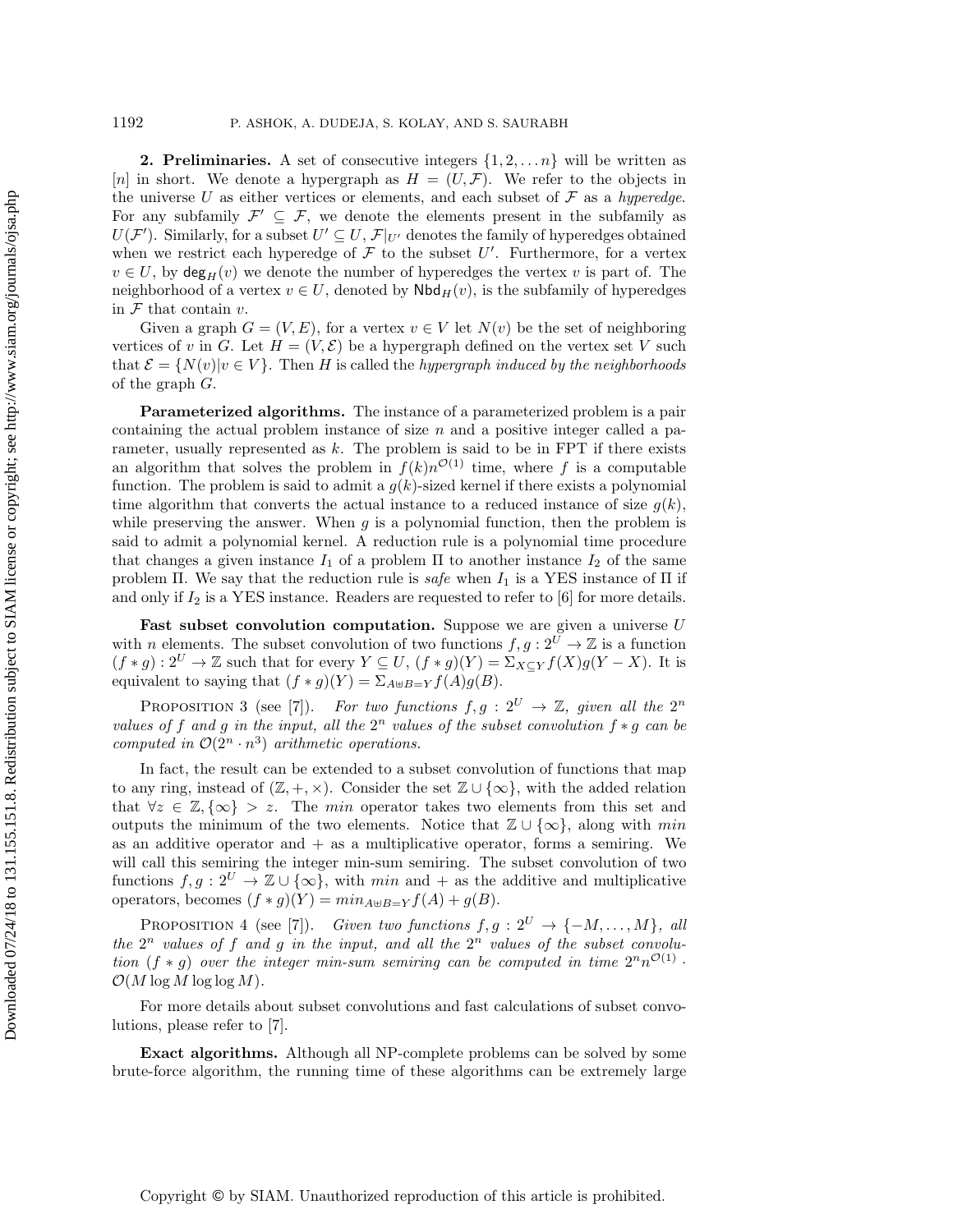even for some small input. However, for some of these problems, we can design superpolynomial algorithms which are considerably faster than brute force. Such algorithms which solve NP-complete problems optimally are called exact algorithms. At times, these may even be practical for moderate or small instance sizes.

**3. FPT Algorithm for <b>P-CFC**. We are given a hypergraph  $\mathcal{H} = (U, \mathcal{F})$  as input and two positive integers,  $k$  and  $r$ . In this section, we give an FPT algorithm for P-CFC on hypergraphs, parameterized by  $k$ . In other words, we wish to find out if k hyperedges can be conflict-free colored using r colors. *For simplicity, throughout this section, we assume that we are given a simple hypergraph, that is, no hyperedges are repeated.* We first give a kernel and then use this kernel to get the desired FPT algorithm.

**3.1. Kernel for <b>P-CFC**. We begin with a simple observation that if  $r > 2\sqrt{ }$  $\frac{k}{\cdot}$ then we can conflict-free color any subfamily of  $k$  hyperedges with  $r$  colors. This follows directly from the upper bound of  $\mathcal{O}(\sqrt{m})$  on the conflict-free chromatic number<br>obtained in [14]. Thus, for the remaining section, we assume that  $r < 2\sqrt{k}$ obtained in [\[14\]](#page-20-5). Thus, for the remaining section, we assume that  $r \leq 2\sqrt{k}$ .<br>We can also preprocess the input instance to detect simple VES instant

<span id="page-5-0"></span>We can also preprocess the input instance to detect simple YES instances of the problem, by applying the following reductions to the instance.

REDUCTION 1. If there is a vertex  $v \in U$  such that  $\deg_H(v)$  is at least k, output *a trivial* YES *instance.*

Lemma 5. *Reduction rule* [1](#page-5-0) *is* safe*.*

*Proof.* Reduction rule [1](#page-5-0) is safe since we can obtain a 2 cfc for at least k hyperedges in the following way: Assigning the first color to v and the second color to all the other vertices gives us at least  $k$  conflict-free colored hyperedges. other vertices gives us at least k conflict-free colored hyperedges.

Next, we draw a connection between P-CFC and the UNIQUE HITTING SET (UHS) problem. In UHS, we take a hypergraph  $H$  and a positive integer  $k$  as input. The question is to decide whether there is a set S of vertices and a subfamily  $\mathcal{F}'$  of at least k hyperedges such that each hyperedge in  $\mathcal{F}'$  contains exactly 1 vertex from S. In other words, each hyperedge of  $\mathcal{F}'$  needs to be uniquely hit by S.

<span id="page-5-2"></span>Observation 1. *Given a hypergraph* H *and a positive integer* k*, if* (H, k) *is a* YES *instance for* UHS, then  $(H, k, r = 2)$  *is a* YES *instance for* P-CFC.

*Proof.* Let S be a solution for  $(H, k)$  as an instance for UHS, and let  $\mathcal{F}'$  be a set of at least  $k$  hyperedges that are uniquely hit by  $S$ . We color the vertices of  $S$ with the first color and the vertices of  $U \setminus S$  with the second color. This coloring function conflict-free colors all hyperedges of  $\mathcal{F}'$ . Thus,  $(H, k, 2)$  is a YES instance<br>for P-CEC for p-CFC.

The UHS problem, in turn, is related to the Unique Coverage (UC) problem. In UC, we take a hypergraph  $H$  and a positive integer  $k$  as input. The question is to decide whether there is a subfamily  $\mathcal{F}'$  of hyperedges and a set S of at least k vertices such that each vertex in S belongs to exactly 1 hyperedge of  $\mathcal{F}'$ . In other words, each vertex of S needs to be uniquely covered by  $\mathcal{F}'$ vertex of S needs to be uniquely covered by  $\mathcal{F}'$ .

<span id="page-5-1"></span>LEMMA 6. An instance  $(H = (U, \mathcal{F}), k)$  of UHS has an equivalent instance  $(H' = (\hat{U}, \hat{\mathcal{F}}), k)$  of UC, where the parameter remains the same, and  $|U| = |\hat{\mathcal{F}}|, |\hat{U}| =$  $|\mathcal{F}|$ *. In fact,*  $H'$  *is the dual hypergraph of*  $H$ *.* 

*Proof.* Given the instance  $(H, k)$  of UHS, we construct the equivalent instance  $(H' = (\tilde{U}, \tilde{\mathcal{F}}), k)$  of UC in the following manner: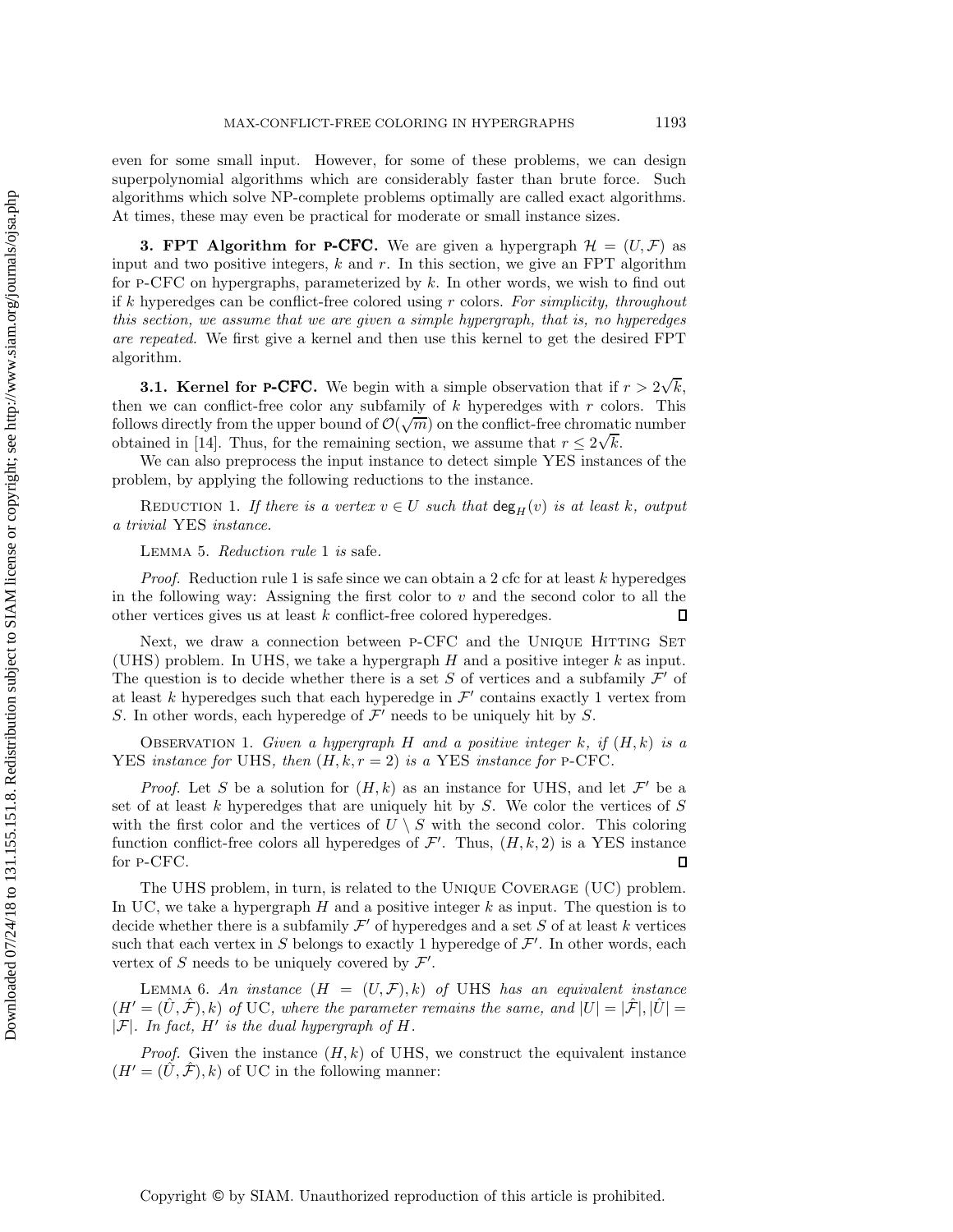- For every hyperedge  $h \in \mathcal{F}$ , we create a new vertex  $u_h$ .  $\hat{U} = \{u_h \mid h \in \mathcal{F}\}\.$  $|U|=|\mathcal{F}|.$
- For each vertex  $v \in U$ , let  $\mathcal{F}_v = \{h \mid h \in \mathcal{F}, v \in h\}$ . Define  $T_v = \{u_h \mid h \in \mathcal{F}_v\}$ .  $\mathcal{F} = \{T_v \mid v \in U\}$ . Thus each hyperedge in H' corresponds to a vertex of H and  $|U| = |\mathcal{F}|$

Suppose S was a solution of UHS for  $(H, k)$  and let  $\mathcal{F}'$  be the set of at least k hyperedges that are uniquely hit by S. Then, consider the subset  $\hat{U}_{\mathcal{F}} \subseteq \hat{U}$ , where  $\hat{U}_{\mathcal{F}} = \hat{U}$ ,  $\hat{U}_{\mathcal{F}} = \hat{U}$ ,  $\hat{U}_{\mathcal{F}} = \hat{U}$ ,  $\hat{U}_{\mathcal{F}} = \hat{U}$ ,  $\hat{U}_{\mathcal{F}} = \hat{U}$ ,  $\hat{U}_{\mathcal{F}} = \hat{U}$ ,  $\$  $\hat{U}_{\mathcal{F}'} = \{u_h \mid h \in \mathcal{F}'\}$ , and the subfamily  $\hat{\mathcal{F}}_S \subseteq \hat{\mathcal{F}}$ , where  $\hat{\mathcal{F}}_S = \{T_v \mid v \in S\}$ . By the property of S and  $\mathcal{F}^f$ , every vertex of  $\hat{U}_{\mathcal{F}'}$ , which is of size at least k, is contained in exactly one hyperedge of  $\hat{E}_c$  and therefore  $(H' | k)$  is a VES instance of UC exactly one hyperedge of  $\hat{\mathcal{F}}_S$  and therefore  $(H', k)$  is a YES instance of UC.<br>Similarly let  $\hat{\mathcal{F}}'$  be a solution of UC for  $(H' | k)$  and let  $\hat{S}$  be the set of

Similarly, let  $\hat{\mathcal{F}}'$  be a solution of UC for  $(H',k)$  and let  $\hat{S}$  be the set of at least<br>retices that are uniquely covered by  $\hat{\mathcal{F}}'$ . Then, consider the subfamily  $\mathcal{F}_S \subset \mathcal{F}$ . k vertices that are uniquely covered by  $\hat{\mathcal{F}}'$ . Then, consider the subfamily  $\mathcal{F}_{\hat{S}} \subseteq \mathcal{F}$ ,<br>where  $\mathcal{F}_{S} = \begin{bmatrix} k & | & x & \hat{C} \\ y & \hat{c} & q \end{bmatrix}$  and the subset  $U = \mathcal{F}_{S} U$  where  $U = \begin{bmatrix} u & | & T & \hat{C} \\ x & y & \hat{c}$ where  $\mathcal{F}_{\hat{S}} = \{h \mid u_h \in \hat{S}\}$ , and the subset  $U_{\hat{\mathcal{F}}'} \subseteq U$ , where  $U_{\hat{\mathcal{F}}'} = \{v \mid T_v \in \hat{\mathcal{F}}'\}$ . By the property of  $\hat{S}$  and  $\hat{\mathcal{F}}'$ , the vertex set  $U_{\hat{\mathcal{F}}'}$  uniquely hits  $\mathcal{F}_{\hat{S}}$ , which is of size at least  $k$ . Therefore  $(H, k)$  is a VES instance of UHS k. Therefore  $(H, k)$  is a YES instance of UHS.

The UC problem has been studied in the field of parameterized complexity. When  $k$ , the number of vertices to be uniquely covered, is the parameter, the problem was shown to be in FPT in [\[12\]](#page-20-10). The following proposition was proved in [\[12\]](#page-20-10), and we will shortly show how this is useful to us.

<span id="page-6-0"></span>PROPOSITION 7 (see [\[12,](#page-20-10) Lemma 17]). Let  $(H = (U, \mathcal{F}), k)$  be an instance of UC *such that every hyperedge has size at most*  $k-1$ *. Then there exists a constant*  $\alpha_{uc}$  *such that if*  $|U| \ge \alpha_{uc} k \log k$  *then*  $(H = (U, \mathcal{F}), k)$  *is a* YES *instance and, furthermore, in polynomial time, it is possible to find a subfamily covering at least* k *elements uniquely.*

We use Proposition [7](#page-6-0) to bound the universe size for p-CFC.

<span id="page-6-2"></span>LEMMA 8. Let  $(H = (U, \mathcal{F}), k, r)$  be an instance of P-CFC. Then in polynomial *time, either we can conclude that*  $(H, k, r)$  *is a* YES *instance of* P-CFC *or*  $|\mathcal{F}| \leq$  $\alpha_{uc}k\log k$ .

*Proof.* Let  $(H = (U, \mathcal{F}), k, r)$  be an instance of P-CFC. We first check whether Reduction [1](#page-5-0) applies. If it does not apply then we know each element of U appears in at most  $k-1$  sets. Now we consider  $(H, k)$  as an instance for UHC and apply the reduction given in Lemma [6](#page-5-1) to obtain an equivalent instance  $(H' = (U, \mathcal{F}), k)$  of UC. Observe that since each element of U appears in at most  $k-1$  sets, we have that every hyperedge in  $\hat{\mathcal{F}}$  has size at most  $k-1$ . Furthermore, since H is a simple hypergraph no elements in  $\hat{U}$  repeat. Now we apply Proposition [7](#page-6-0) on  $(H' = (\hat{U}, \hat{\mathcal{F}}), k)$ . This tells us that either  $|\tilde{U}| = |\mathcal{F}| \leq \alpha_{uc} k \log k$  or  $(H' = (\tilde{U}, \tilde{\mathcal{F}}), k)$  is a YES instance of UC. In the latter case, combining Lemma [6](#page-5-1) and Observation [1](#page-5-2) we have that  $(H = (U, \mathcal{F}), k, r)$  is a YES instance of P-CFC. is a YES instance of p-CFC.

<span id="page-6-1"></span>Thus, from now onwards, we assume our instance to have at most  $\mathcal{O}(k \log k)$ hyperedges. Using an extremal result on set systems [\[11\]](#page-20-14), we obtain the following.

THEOREM 9. P-CFC has a kernel with at most  $4^k$  vertices and  $\mathcal{O}(k \log k)$  hyper*edges.*

For the proof of Theorem [9,](#page-6-1) we use the following result. The following definition is required for our purpose. Given a family of sets  $\mathcal{F} = \{F_1, \ldots, F_m\}$ , an *m*-tuple  $(x_1,...,x_m)$  is said to be a strong system of distinct representatives if all the elements  $x_i$  are distinct and  $x_i \in F_i$  for all  $i = 1, 2, ..., m$ , and  $x_i \notin F_j$  for all  $i \neq j$ . We use the following result from [\[11,](#page-20-14) Theorem 8.12].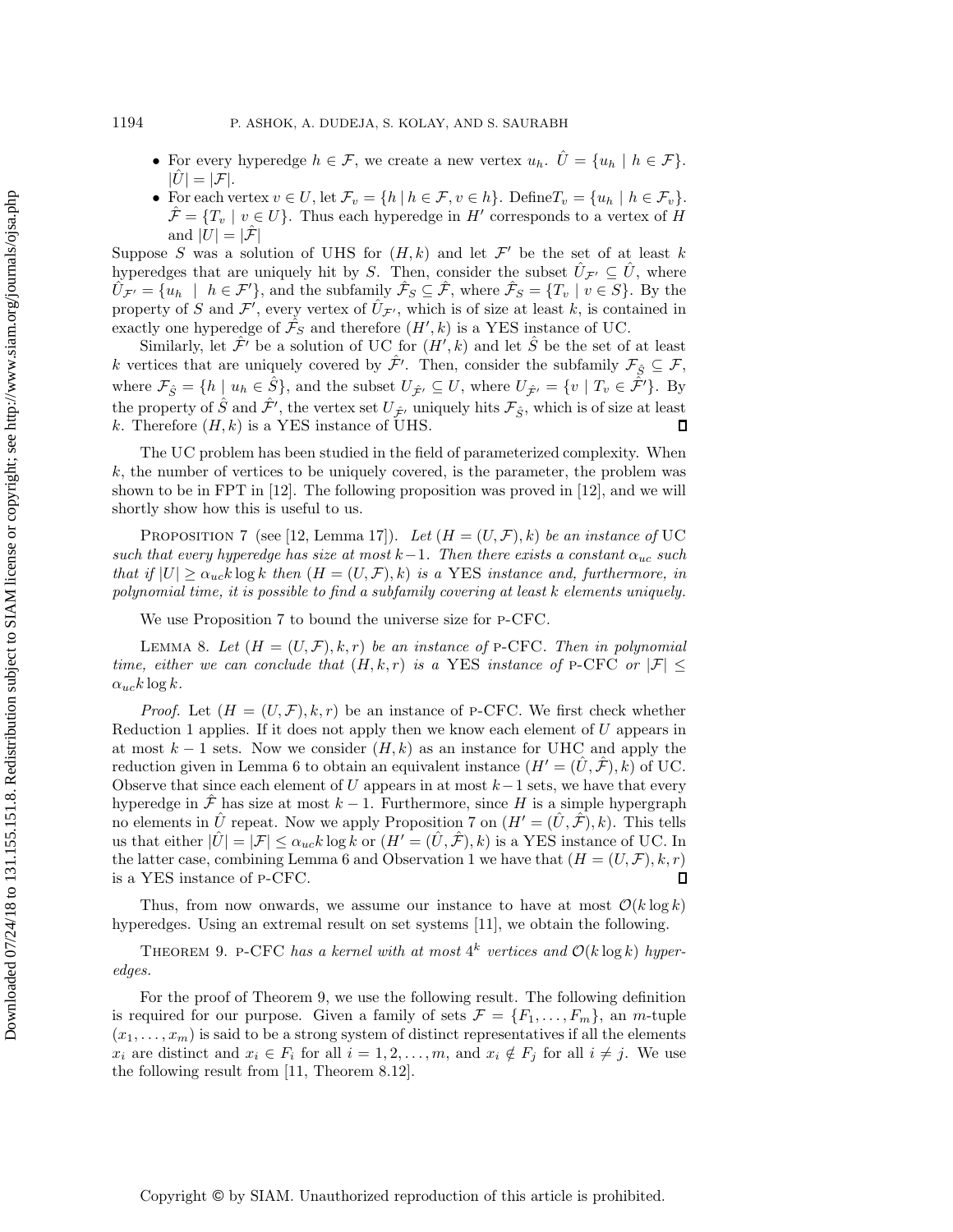<span id="page-7-0"></span>PROPOSITION 10. In any family of more than  $\binom{r+s}{s}$  sets of cardinality at most r, east  $s + 2$  of its members have a strong system of distinct representatives *at least* s + 2 *of its members have a strong system of distinct representatives.*

*Proof of Theorem* [9](#page-6-1). Given a hypergraph  $H = (U, \mathcal{F})$ , we consider a family of sets  $\mathcal{F}'$ : For each vertex in  $u \in U$ , we define the set  $\mathcal{F}_u = \{F \in \mathcal{F} \mid u \in F\}$  in  $\mathcal{F}'$ . Clearly,<br> $\mathcal{F}'$  has n sets, one for each vertex. Since the degree of every vertex  $u \in U$  is bounded  $\mathcal{F}'$  has n sets, one for each vertex. Since the degree of every vertex  $u \in U$  is bounded by k, the size of  $\mathcal{F}_u$  is also bounded by k. Suppose there exists a strong system of distinct representatives for k members of  $\mathcal{F}'$  i.e, there exists k hyperedges in  $\mathcal{F}$  such that each of them has a vertex that does not appear in any other hyperedge. Then, by coloring these vertices by color 1 and giving everything else a different color, we can 2 conflict-free color these k hyperedges. Now by substituting  $r = k - 1$  and  $s = k - 2$ in the statement of Proposition [10,](#page-7-0) we know that if  $\mathcal{F}'$  has more than  $\binom{2k-3}{k-2}$  ≤  $2^{2k}$ sets i.e., if U has more than  $2^{2k}$  vertices, we can say YES. Thus, combining this and<br>Lemma 8, we get our result Lemma [8,](#page-6-2) we get our result.

We also get the following corollary.

<span id="page-7-1"></span>Corollary 11. p-CFC *for hypergraphs induced by neigborhoods of graphs admits polynomial kernels.*

Corollary [11](#page-7-1) follows from Lemma [8](#page-6-2) and the fact that the number of hyperedges is the same as the number of vertices in hypergraphs induced by graph neigborhoods.

Theorem [9](#page-6-1) immediately implies that p-CFC is FPT. Given an instance  $(H = (U, \mathcal{F}), k, r)$  of p-CFC, by using Theorem [9,](#page-6-1) we either conclude that  $(H = (U, \mathcal{F}), k, r)$  is a YES instance of P-CFC or we have that  $|U| \leq 4^k$ . Now we look at every  $r$ -partition of  $U$  and check whether there are  $k$  hyperedges that are conflict-free colored. If we succeed for any partition then we return YES, else we conclude that the given instance is a NO instance. The running time of this algorithm is upper bounded by  $r^{4^k}(|U| + |\mathcal{F}|)^{\mathcal{O}(1)}$ .

**Faster FPT algorithm for <b>P-CFC**. Let  $N = |U| + |\mathcal{F}|$ . In this section, we give the full description of an FPT algorithm for P-CFC that runs in  $2^{\mathcal{O}(k \log \log k + k \log r)}$ .  $N^{\mathcal{O}(1)}$  time. We will assume that our input instance contains at most  $\mathcal{O}(k \log k)$ hyperedges and  $4^k$  vertices.

We first define some related concepts. Given a set  $S \subseteq U$ , a subfamily  $\mathcal{F}'$ , and loring  $\Gamma : U \to [r]$  we say that S is a cfc-solution with respect to  $\mathcal{F}'$  if each a coloring  $\Gamma: U \to [r]$ , we say that S is a *cfc-solution* with respect to F' if each hyperedge h in  $\mathcal{F}'$  is conflict-free colored and a uniquely colored vertex of h belongs to S. Furthermore, given such a set S and a hyperedge h, let unicolelt $_S(h)$  denote one uniquely colored vertex of h that is arbitrarily chosen from all the uniquely colored vertices of h belonging to S.

Our algorithm uses color-coding technique, introduced by Alon, Yuster, and Zwick in  $[2]$ , which can be broadly defined as follows. Given an input G, suppose the problem is to find a subset H of G with some property and of size  $k$ . The color-coding technique considers a random coloring of the elements of  $G$  with  $k$  colors and tries to find a colorful copy of H.

Suppose we know the following information about the solution (if it exists):

- the subfamily  $\mathcal{F}' \subseteq \mathcal{F}, |\mathcal{F}'| = k$  such that all the hyperedges in  $\mathcal{F}'$  are conflict-<br>free colored: free colored;
- a partition of the universe into p parts,  $U = U_1 \oplus U_2 \cdots \oplus U_p$  such that the cfc-solution S contains exactly one element from each partition;
- $\forall F \in \mathcal{F}'$ , the color assigned to the uniquely colored element in  $S \cap F$ ;
- $\forall 1 \leq i \leq p$ , the color assigned to the element in  $S \cap U_i$ .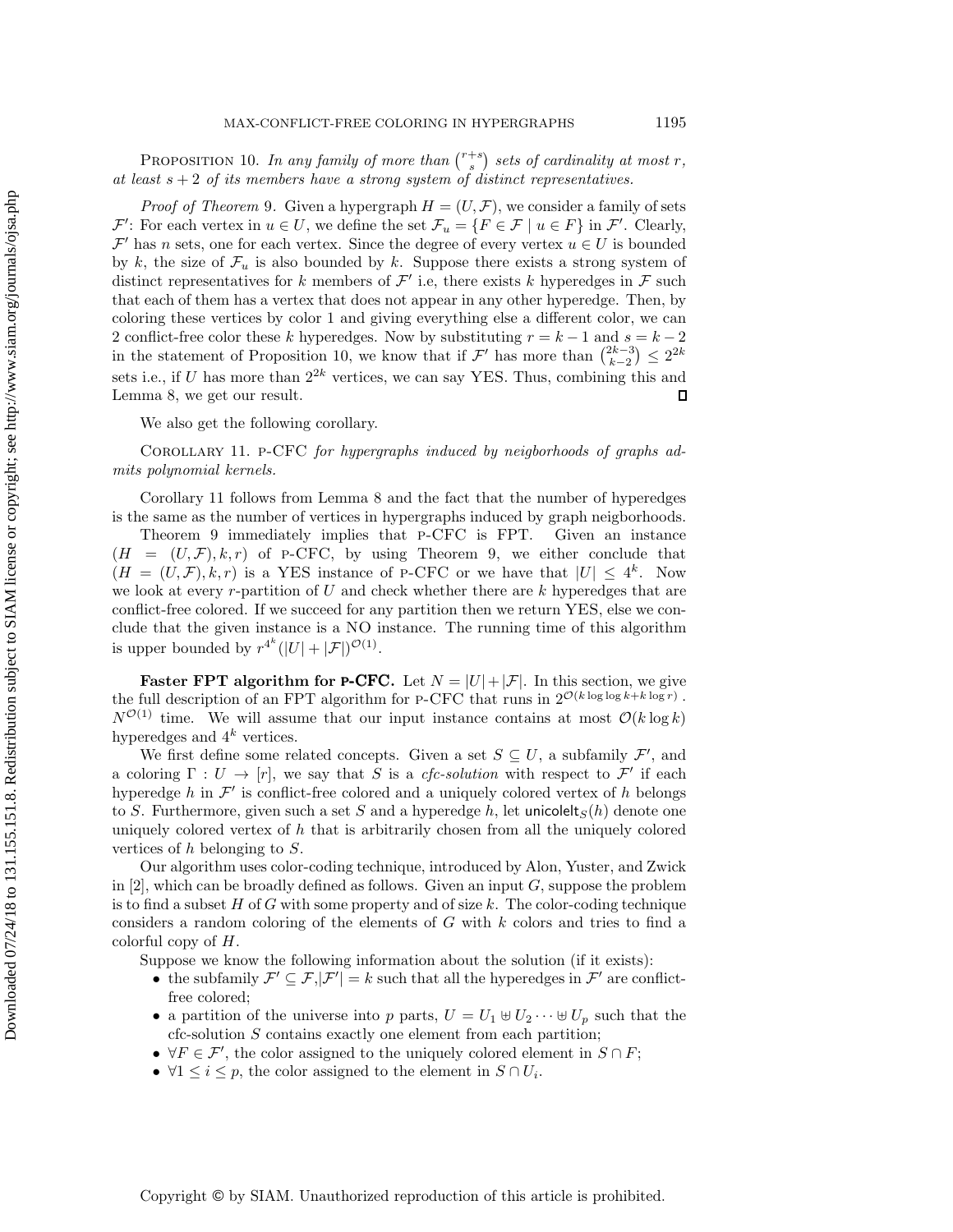Note that in the last two points, we do not know the element that is uniquely colored but only the color used to uniquely color it. The partition of the universe corresponds to the random coloring by the color-coding technique. The assumption that this information is known is reasonable as all of this information can be guessed in FPT time. So we work with an auxiliary problem in which all this information is known. We also maintain a list of admissible colors for each uncolored vertex that agrees with this information. The first part of the algorithm does some preprocessing that handles trivial cases and thus filters the list for each vertex. Now we make the crucial observation that for a fixed color  $j$ , if we restrict the instance to parts of the universe that are to be conflict-free colored by  $j$  (by item 2), the vertices in these parts to those for which  $j$  is an admissible color, and hyperedges to those that are to be conflictfree colored by  $j$  (by item 3) then the problem reduces to that of selecting, for each color  $j$ , a subset of vertices such that there is exactly one vertex from each hyperedge and each part of the universe. This is a special case of the UHS problem where the elements are colored and we need a colorful UHS. Using known methods, we solve the above problem for each color in the conflict-free solution.

In what follows, we formally define the auxiliary problem and give an FPT algorithm for this auxiliary problem.

| PARTITIONED P-CFC                                                                                                                                | <b>Parameter:</b> $r + p +  \mathcal{F} $ |
|--------------------------------------------------------------------------------------------------------------------------------------------------|-------------------------------------------|
| <b>Input:</b> A hypergraph $(U = (U_1 \oplus U_2 \cdots \oplus U_p), \mathcal{F})$ , a function $\Psi_{\text{family}} : \mathcal{F} \to [r]$ , a |                                           |
| function $\Psi_{\text{parts}} : [p] \to [r]$ , a subset $U' \subseteq U$ , and a coloring function $\Gamma' : U' \to [r]$ for                    |                                           |
| every $v \in U \setminus U'$ , a list $L_v \subseteq [r]$ .                                                                                      |                                           |
| <b>Question:</b> Does there exist a coloring function $\Gamma: U \to [r]$ such that each hyperedge                                               |                                           |
| is conflict-free colored, $\Gamma(U') = \Gamma'(U')$ for each $v \in U \setminus U', \Gamma(v) \in L_v$ . Also, there                            |                                           |
| exists a cfc-solution set S of size exactly p, for all $i \in [p]$ , $ S \cap U_i  = 1$ , and for every                                          |                                           |
| $h\in\mathcal{F},\,\text{unicolelt}_S(h)\in\bigcup_{j\in\Psi_\text{parts}^{-1}(\Psi_\text{family}(h))}U_j?$                                      |                                           |
|                                                                                                                                                  |                                           |

In simple words, the problem definition can be explained as follows. We are given a partitioning of the universe U into p-parts and a partial coloring function  $\Gamma'$  on a subset U'. We are looking for a coloring  $\Gamma: U \to [r]$  which extends  $\Gamma'$ . Each vertex<br>win  $U \setminus U'$  has a list of admissible colors, and  $\Gamma$  must choose a color from L. Also v in  $U \setminus U'$  has a list of admissible colors, and Γ must choose a color from  $L_v$ . Also, due to Γ, each hyperedge is conflict-free colored and there exists a cfc-solution set  $S$ such that it contains exactly one vertex from each part. Suppose the hypothetical set S is  $\{x_1, x_2, \ldots, x_p\}$  (think of  $x_i$  as a variable), where  $x_i \in U_i$ . The function  $\Psi_{\text{parts}}$ is used to guess the color of  $x_i$  in Γ. The function  $\Psi_{\text{family}}$  divides the family F into r *chunks* (not to be confused with parts and coloring). The idea is that the uniquely colored vertex of  $h \in \mathcal{F}$ , say  $x_j$ , has been assigned the same color by  $\Gamma$  as h has been assigned to the chunk number by  $\Psi_{\text{family}}$ , i.e,  $\Gamma(x_j) = \Psi_{\text{family}}(h)$ . Next we show how we can solve the PARTITIONED P-CFC problem.

Given an instance  $((U = (U_1 \oplus U_2 \cdots \oplus U_p), \mathcal{F}'), \Psi_{\text{family}}, \Psi_{\text{parts}}, U', \Gamma', \{L_v \subseteq [r] | v \in$ <br> $U^{(1)}$ ) of PARTITIONED P-CEC, we first do a polynomial time preprocessing of  $U \setminus U'$  of PARTITIONED P-CFC, we first do a polynomial time preprocessing of the instance. For all  $v \in U'$  we must set  $\Gamma(v) = \Gamma'(v)$ . In the following reducthe instance. For all  $v \in U'$ , we must set  $\Gamma(v) = \Gamma'(v)$ . In the following reduc-<br>tion rules we show that the input functions  $\Psi_{\epsilon}$  and  $\Psi_{\epsilon}$  allow us to prune the tion rules, we show that the input functions  $\Psi_{\text{family}}$  and  $\Psi_{\text{parts}}$  allow us to prune the list of some of the vertices. The first reduction rule deals with hyperedges  $h$  where  $|\Gamma'^{-1}(\Psi_{\text{family}}(h)) \cap h| = 1.$ 

<span id="page-8-0"></span>REDUCTION 2. Suppose there is a hyperedge h containing a unique vertex  $w \in U'$ *such that*  $\Psi_{\text{family}}(h) = \Gamma'(w)$ *. Then, for every*  $v \in h \setminus \{w\}$  *we delete*  $\Psi_{\text{family}}(h)$  *from*  $\Gamma$ <sup>L</sup><sup>v</sup>*. We also delete* h *from* <sup>F</sup>*.*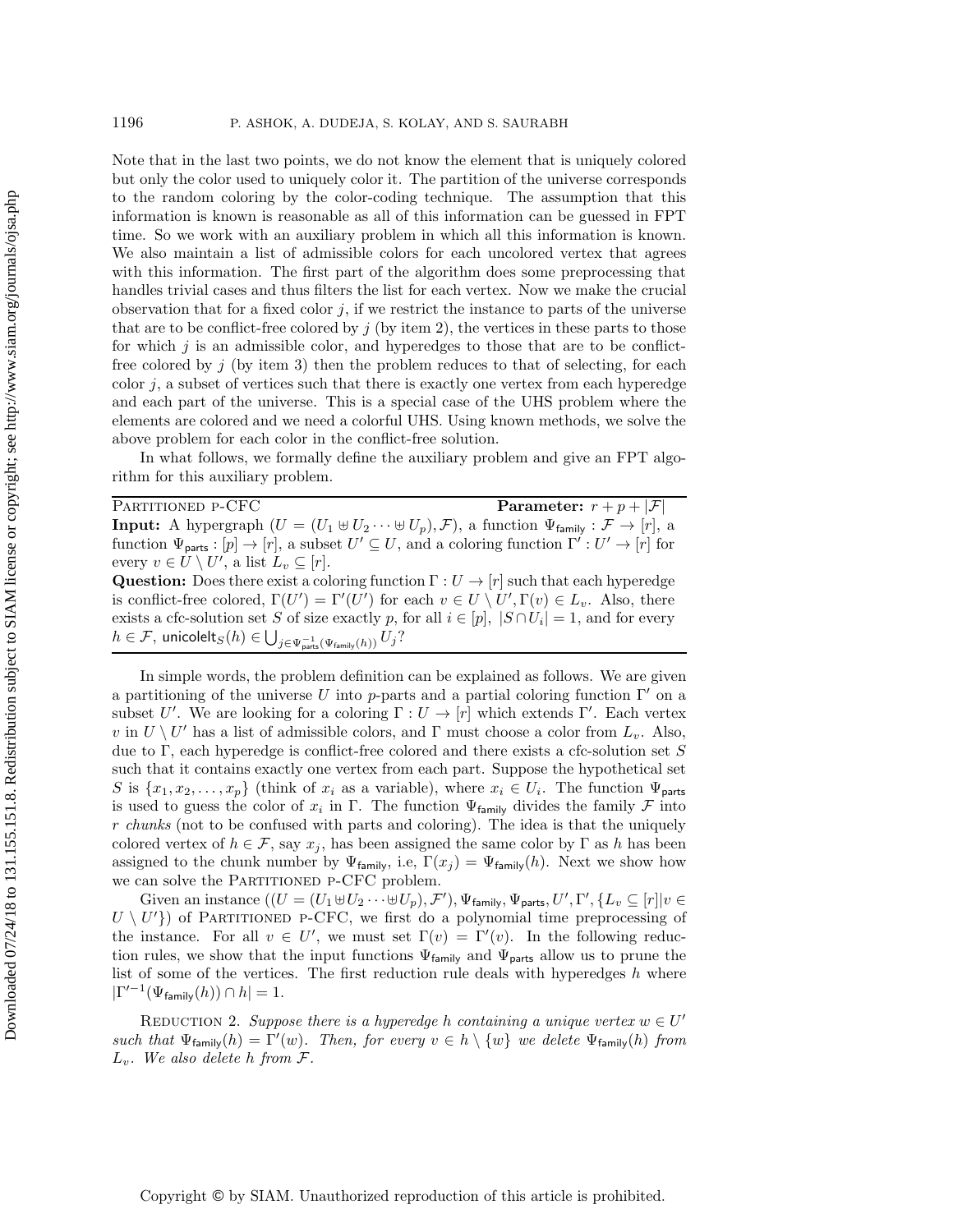Lemma 12. *Reduction rule* [2](#page-8-0) *is safe.*

*Proof.* Suppose S is a potential cfc-solution for the given instance. Also, let unicolelt<sub>S</sub>(h) = x. This means that no other vertex of h should be assigned the color  $\Gamma(x)$ . Since  $x \in \bigcup_{j \in \Psi_{\text{parts}}^{-1}(\Psi_{\text{family}}(h))} U_j$ , it implies  $\Gamma(x) = \Psi_{\text{family}}(h)$ . As  $\Psi_{\text{family}}(h) = \Gamma(x)$  $\Gamma'(w)$ , any satisfying assignment Γ must have  $\Gamma(x) = \Gamma'(w)$ , and it must be the case<br>that  $x = w$ . Then all other vertices  $v \in I \setminus U'$  of h must get a color different from that  $x = w$ . Then, all other vertices  $v \in U \setminus U'$  of h must get a color different from  $\Gamma(w)=\Psi_{\text{family}}(h)$ . Thus, we have identified the vertex that will determine cfc of h and ensured that no other vertex of  $h$  can destroy the uniqueness of  $w$ . Thus, in the reduced instance, we can delete h and for every  $v \in h \setminus \{w\}$ , we remove  $\Psi_{\text{family}}(h)$ from  $L_v$ .

On the other hand, suppose the reduced instance has a satisfying coloring Γ. For each  $v \in U \setminus U'$ , the list of admissible colors of the original instance is a superset of the list of admissible colors from the reduced instance. Since  $w \in U'$  in the reduced the list of admissible colors from the reduced instance. Since  $w \in U'$  in the reduced instance,  $\Gamma(w) = \Gamma'(w)$ . But in the original instance, the function  $\Gamma'$  was the same<br>as in the reduced instance. Therefore,  $\Psi_{k}$ ,  $\Gamma(k)$  of the original instance is the same as in the reduced instance. Therefore,  $\Psi_{\text{family}}(h)$  of the original instance is the same as  $\Gamma(w)$  of the reduced instance. Also, in the reduced instance, no other vertex that belonged to h contains the color  $\Gamma(w)$  in its list. Hence, in the original instance, the same assignment Γ will conflict-free color h as well, and is a satisfying assignment of the original instance. Thus, reduction rule 2 is safe. the original instance. Thus, reduction rule [2](#page-8-0) is safe.

We can further reduce the size of the lists by the following reduction.

<span id="page-9-0"></span>REDUCTION 3. If there is a vertex  $v \in U_i, i \in [p]$ , and  $h \in \mathcal{F}$ , such that  $v \in h$ ,  $\Psi_{\text{family}}(h) \neq \Psi_{\text{parts}}(i)$ , then we remove the color  $\Psi_{\text{family}}(h)$  from the list of v.

Lemma 13. *Reduction rule* [3](#page-9-0) *is safe.*

*Proof.* Suppose, in a potential cfc-solution S, the uniquely colored vertex of h was  $x_j$ . By definition,  $x_j \in \bigcup_{i \in \Psi_{\text{pants}}(\Psi_{\text{family}}(h))} U_i$ . In other words,  $x_j$  belongs to a part  $U_i$  such that  $\Psi_{\text{parts}}(i)=\Psi_{\text{family}}(h)$  and  $\Gamma(x_j )=\Psi_{\text{family}}(h)$ . However, for the given vertex v and hyperedge  $h, \Psi_{\text{family}}(h) \neq \Psi_{\text{parts}}(i)$  and, hence,  $v \notin \bigcup_{i \in \Psi_{\text{parts}}^{-1}(\Psi_{\text{family}}(h))} U_i$ . Thus,  $v \neq x_j$ . Since  $x_j$  is uniquely colored in h,  $\Gamma(v) \neq \Gamma(x_j)$ . Therefore,  $\Gamma(v) \neq$  $\Psi_{\text{family}}(h)$  and we can safely delete  $\Psi_{\text{family}}(h)$  from  $L_v$  in the reduced instance. On the other hand, the reduced instance has admissible color lists which are subsets of the admissible color lists of the original instance. Suppose the reduced instance had a coloring  $\Gamma$  such that each hyperedge is conflict-free colored, and there exists a cfcsolution set S of size exactly p, for all  $i \in [p]$ ,  $|S \cap U_i| = 1$  and for every  $h \in \mathcal{F}$ , unicolelt<sub>S</sub>(h)  $\in \bigcup_{j\in \Psi_{\text{parity}}^{-1}(V_{\text{family}}(h))} U_j$ . This  $\Gamma$  is a satisfying coloring for the original instance as well. Thus, reduction rule [3](#page-9-0) is safe.

The next rule deals with hyperedges h, where  $|\Gamma'^{-1}(\Psi_{\text{family}}(h)) \cap h| \geq 2$ .

<span id="page-9-1"></span>REDUCTION 4. If there are two vertices  $v, w \in U'$  and a hyperedge  $h \in \mathcal{F}$ , such *that*  $\Psi_{\text{family}}(h) = \Gamma'(v) = \Gamma'(w)$ *, then we output a trivial* NO *instance.* 

#### Lemma 14. *Reduction rule* [4](#page-9-1) *is safe.*

<span id="page-9-2"></span>*Proof.* Suppose, in a potential cfc-solution S, the uniquely colored vertex of h was x. By definition,  $\Gamma(x)=\Psi_{\text{family}}(h)$ . Also, by the uniqueness of x, no other vertex of h should be assigned the color  $\Gamma(x)$ . However, in our instance, there are already two vertices  $v, w$  of  $h \cap U'$  which have been assigned  $\Psi_{\text{family}}(h)$  by Γ'. This means that  $h$  cannot be conflict-free colored by any satisfying assignment  $\Gamma$ . Thus, we correctly h cannot be conflict-free colored by any satisfying assignment Γ. Thus, we correctly output a trivial NO instance. output a trivial NO instance.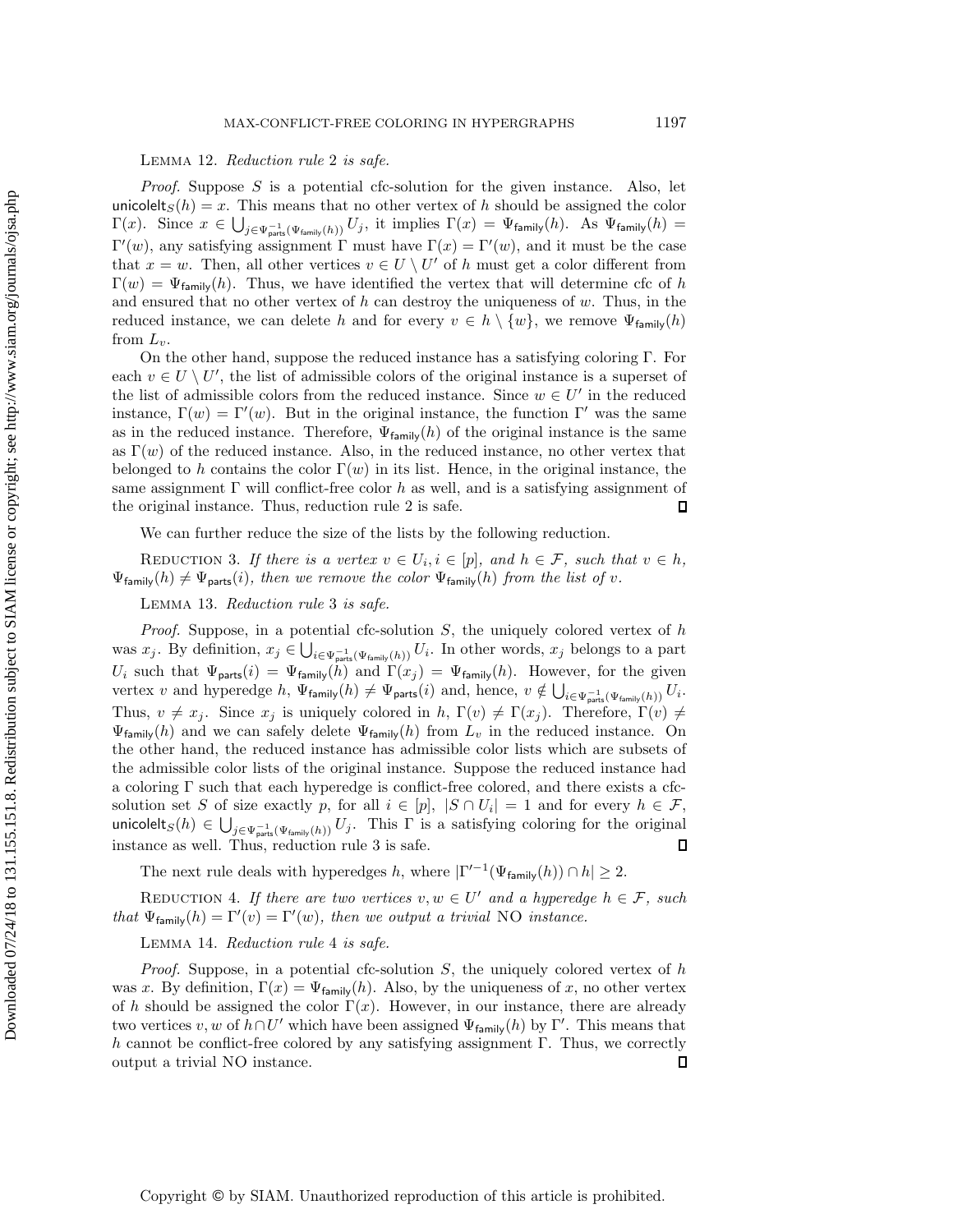REDUCTION 5. Suppose there is a vertex  $w \in U \setminus U'$  with  $L_w = \{c\}$ , then we put w in U' and set  $\Gamma'(w) = c$ . If there is a vertex v, where  $L_v = \emptyset$ , then we output a<br>trivial NO instance *trivial* NO *instance.*

Lemma 15. *Reduction rule* [5](#page-9-2) *is safe.*

*Proof.* Γ must assign a color to every vertex. If there is a vertex w with  $L_w = \{c\}$ , then we must set  $\Gamma(w) = c$  for any satisfying assignment Γ. Thus, in the reduced instance, we fix the coloring of w by putting it in  $U'$  and setting  $\Gamma'(w) = c$ . On<br>the other hand, in the reduced instance  $U'$  is a superset of the  $U'$  of the original the other hand, in the reduced instance,  $U'$  is a superset of the  $U'$  of the original instance. Hence, a satisfying assignment  $\Gamma$  of the reduced instance is also a satisfying assignment of the original instance.

Similarly, by the correctness of the other reduction rules, if there is a vertex  $v$ where  $L_v = \emptyset$ , the current instance must be a NO instance. Thus we correctly output a trivial NO instance. Therefore, this reduction rule is safe. a trivial NO instance. Therefore, this reduction rule is safe.

Given an instance  $((U = (U_1 \oplus U_2 \cdots \oplus U_p), \mathcal{F}'), \Psi_{\text{family}}, \Psi_{\text{parts}}, U', \Gamma', \{L_v \subseteq [r] | v \in$ <br> $U^{(1)}$  of PARTITONED P-CEC, we apply reduction rules 2, 3, 4, 5 exhaustively. If  $U \setminus U'$  of PARTITIONED P-CFC, we apply reduction rules [2,](#page-8-0) [3,](#page-9-0) [4,](#page-9-1) [5](#page-9-2) exhaustively. If in the process we infer that the given instance is a NO instance then we return the in the process we infer that the given instance is a NO instance then we return the same. It could also happen that we get  $\mathcal{F} = \emptyset$ . In this case for every vertex  $v \in U \setminus U'$ ,<br>Figures to v an element of  $L(v)$  arbitrarily. Thus, from now onwards we assume Γ assigns to v an element of  $L(v)$  arbitrarily. Thus, from now onwards we assume that we neither conclude that the given instance is a NO instance nor obtain  $\mathcal{F} = \emptyset$ . We call an instance of PARTITIONED P-CFC *reduced* if reduction rules [2,](#page-8-0) [3,](#page-9-0) [4,](#page-9-1) [5](#page-9-2) are not applicable. For simplicity, let  $((U = (U_1 \oplus U_2 \cdots \oplus U_p), \mathcal{F}'), \Psi_{\text{family}}, \Psi_{\text{parts}}, U', \Gamma')$ <br>*L*  $\subset [r]_{U} \in U \setminus U'$  denote the reduced instance of PARTITIONED P-CEC. Observe  ${L_v \subseteq [r] | v \in U \setminus U'}$  denote the reduced instance of PARTITIONED P-CFC. Observe that the reduced instance has the following properties:

- 1. For every vertex  $v, |L_v| \geq 2$ . This is because reduction rule [5](#page-9-2) is not applicable.
- 2. For every hyperedge h,  $|\Gamma'^{-1}(\Psi_{\text{family}}(h)) \cap h| = 0$ . This is because reduction rules [2](#page-8-0) and [4](#page-9-1) are not applicable.

We define the set  $V_i \subseteq U \setminus U'$  as the set of vertices that have i in their list of admissible colors. Then, since reduction rule [3](#page-9-0) is no longer applicable, there are two kinds of vertices in  $V_i$ : The first kind is a vertex v that has  $i \in L_v$  and  $\exists h \in \mathcal{F}, v \in$  $U_j \cap h$  such that  $\Psi_{\text{family}}(h) = i, \Psi_{\text{parts}}(j) = i$ . The other kind of vertex v in  $V_i$  has  $i \in L_v$  but for any h with  $\Psi_{\text{family}}(h) = i, v \notin h$ .

To solve the reduced instance of PARTITIONED P-CFC, we will solve some  $r$ instances of an even more specialized problem that we define now.

### PARTITIONED UHS

**Input:** A partitioned universe  $U = (U_1 \oplus \ldots \oplus U_q)$  and a set family F. **Question:** Is there a set  $S \subseteq U$  such that for all  $h \in \mathcal{F}$ ,  $|h \cap S| = 1$ , and for all  $i \in [q], |U_i \cap S| = 1?$ 

Now we define some sets based on  $V_i \subseteq U$ :

1. For every  $j \in [r]$ , and  $x \in \Psi_{\text{parts}}^{-1}(j)$ , let  $Z_j^x = U_x \cap V_j$  and  $Z_j = \bigcup_{x \in \Psi_{\text{parts}}^{-1}(j)} Z_j^x$ . 2. For every  $j \in [r]$ , and  $h \in \Psi_{\text{family}}^{-1}(j)$  let  $h_j = h \cap V_j$  and  $\mathcal{F}_j =$  $\{h_j \mid h \in \Psi_{\text{family}}^{-1}(j)\}.$ <br>t we relate the instar

Next we relate the instance of PARTITIONED P-CFC to PARTITIONED UHS.

<span id="page-10-0"></span>LEMMA 16. Let  $((U = (U_1 \oplus U_2 \cdots \oplus U_p), \mathcal{F}'), \Psi_{\text{family}}, \Psi_{\text{parts}}, U', \Gamma', \{L_v \subseteq [r] | v \in$ <br> $U^{(1)}$ , denote the reduced instance of PARTITIONED P-CEC. Then it is a VES  $U \setminus U'$  denote the reduced instance of PARTITIONED P-CFC. Then it is a YES<br>instance of PARTITIONED P-CFC if and only if for all  $i \in [r]$  ( $\uparrow\downarrow$ *instance of* PARTITIONED P-CFC *if and only if for all*  $j \in [r]$ ,  $(\biguplus_{x \in \Psi_{\text{parts}}^{-1}(j)} Z_j^x, \mathcal{F}_j)$  *is*<br>e. XES *instance* of PARTITIONED HILE *a* YES *instance of* Partitioned UHS*.*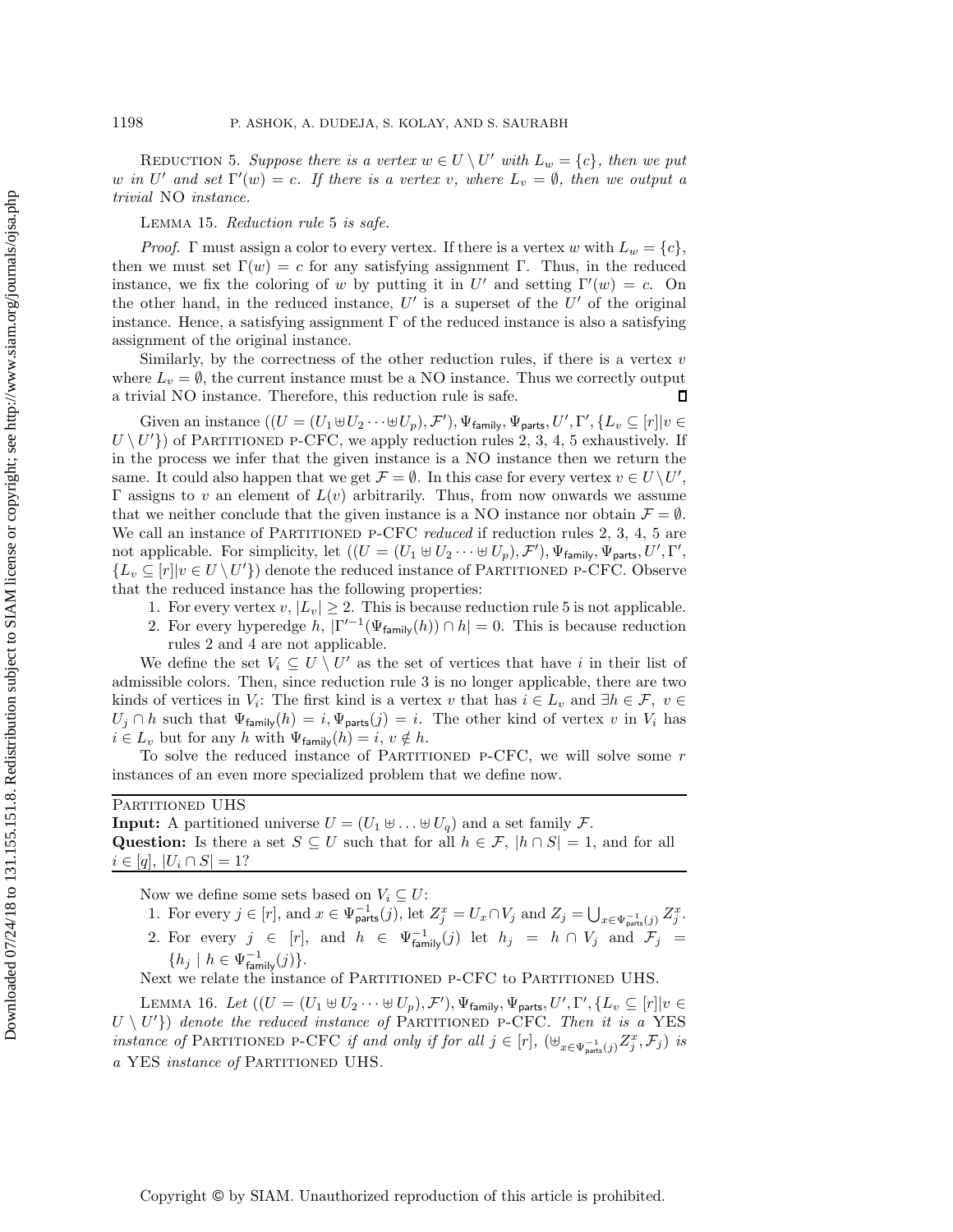*Proof.* First, suppose that  $((U = (U_1 \oplus U_2 \cdots \oplus U_p), \mathcal{F}'), \Psi_{\text{family}}, \Psi_{\text{parts}}, U', \Gamma' \subset [r]_U \subset I \cap I'$  is a VES instance of PARTITIONED P-CEC. Then there is  ${L_v \subseteq [r] \cup \in U \setminus U'}$  is a YES instance of PARTITIONED P-CFC. Then there is<br>a satisfying assignment  $\Gamma$  such that each hyperedge is conflict-free colored  $\Gamma'(U')$  – a satisfying assignment  $\Gamma$  such that each hyperedge is conflict-free colored,  $\Gamma'(U') = \Gamma(U')$ . For each  $v \in U \setminus U'$ ,  $\Gamma(v) \in L$ , Also, there exists a cfc-solution set  $S =$  $\Gamma(U')$ . For each  $v \in U \setminus U', \Gamma(v) \in L_v$ . Also, there exists a cfc-solution set  $S =$ <br> $\{v_1, \ldots, v_k\}$  such that for all  $x \in [n] \setminus S \cap U \setminus [-1]$ . In the reduced instance for all h  $\{v_1,\ldots,v_p\}$  such that for all  $x \in [p], |S \cap U_x| = 1$ . In the reduced instance, for all h,  $|\Gamma'^{-1}(\Psi_{\text{family}}(h)) \cap h| = 0$ . Thus,  $S \cap U' = \emptyset$ . For each  $j \in [r]$ , we look at  $S \cap V_j$ . By the definition of  $Z_j$ , every vertex in  $S \cap V_j$  must belong to a part in  $Z_j$ . In particular, every vertex of  $S \cap \Gamma^{-1}(j)$  must belong to a part in  $Z_j$ . Also, since every vertex of S belongs to a unique part of  $(U_1 \oplus U_2 \cdots \oplus U_p)$ , for each  $x \in [p]$  there is exactly one vertex in  $S \cap Z_j^x$ . Also, we know that for every  $h \in \mathcal{F}$ , if unicolelt $S(h) = v_h$ ,<br>then  $\Gamma(v_h) = \Psi_{\epsilon}$ ,  $(h)$ . Thus, for each hyperedge  $h \in \mathcal{F}$ , unicolelt $\epsilon(h) \in S \cap$ then  $\Gamma(v_h) = \Psi_{\text{family}}(h)$ . Thus, for each hyperedge  $h \in \mathcal{F}_j$ , unicolelt $S(h) \in S \cap \Gamma^{-1}(j)$ . For every other vertex  $u \in h \setminus \text{unicolelt}_S(h)$ ,  $\Gamma(u) \neq j$  and, therefore,  $\Gamma^{-1}(j)$ . For every other vertex  $u \in h \setminus \text{unicolelt}_S(h)$ ,  $\Gamma(u) \neq j$  and, therefore,<br> $u \notin S \cap \Gamma^{-1}(i)$ . Thus for every  $i \in [x] \setminus S = S \cap \Gamma^{-1}(i)$  is a UHS of  $\mathcal{F}$ , with  $u \notin S \cap \Gamma^{-1}(j)$ . Thus, for every  $j \in [r]$ ,  $S_j = S \cap \Gamma^{-1}(j)$  is a UHS of  $\mathcal{F}_j$  with the property that  $\forall x \in \mathbb{U}^{-1}$  (i)  $|Z^x \cap S_x| = 1$  Thus ( $\vdash$   $|Z^x \cap \mathcal{F}_j|$ ) is a VES the property that  $\forall x \in \Psi_{\text{parts}}^{-1}(j), |Z_j^x \cap S_j| = 1$ . Thus,  $(\Psi_{x \in \Psi_{\text{parts}}^{-1}(j)} Z_j^x, \mathcal{F}_j)$  is a YES instance of PARTITIONED UHS.

In the reverse direction, suppose  $(\biguplus_{x \in \Psi_{\text{part}}^{-1}} Z_x^x, \mathcal{F}_j)$  is a YES instance of PAR-<br>curp HHC. Then a solution at C is HHC of  $\mathcal{F}$  with the non-orter that TITIONED UHS. Then a solution set  $S_j$  is a UHS of  $\mathcal{F}_j$  with the property that  $\forall x \in \mathbb{U}^{-1}$  (i)  $|Z^x \cap S_j| = 1$ . By definition  $S_j \subset Z_j \subset V_j$ . First, for each ver- $\forall x \in \Psi_{\text{parts}}^{-1}(j), |Z_{j}^{x} \cap S_{j}| = 1$ . By definition,  $S_{j} \subseteq Z_{j} \subseteq V_{j}$ . First, for each ver-<br>tex  $v \in S$ , we assign  $\Gamma(v) = i$ . For each  $w \in U'$  we must set  $\Gamma(w) = \Gamma'(w)$ . tex  $v \in S_j$ , we assign  $\Gamma(v) = i$ . For each  $w \in U'$ , we must set  $\Gamma(w) = \Gamma'(w)$ .<br>The vertices that still need to be colored belong to  $V \setminus S_j$  for each  $i \in [r]$ . First The vertices that still need to be colored belong to  $V_j \setminus S_j$  for each  $j \in [r]$ . First, take a vertex  $w \in U_x \setminus S_j$ , where  $\Psi_{\text{parts}}(U_x) = j$ . Consider a hyperedge h such that  $\Psi_{\text{family}}(h) = c \neq j$ . Then, since reduction rule [3](#page-9-0) is no longer applicable, it must be the case that  $c \notin L_w$ . However, since reduction rule [5](#page-9-2) is also no longer applicable, there is a color  $c' \in L_w$  such that  $c' \neq j$ . We set  $\Gamma(w) = c'$ . Next, consider a vertex  $w \in V_j \setminus Z_j$ .<br>Since reduction rule 3 is no longer applicable, for any h with  $\Psi_{\xi}$ ,  $\psi(h) = i \psi \notin h$ . We Since reduction rule [3](#page-9-0) is no longer applicable, for any h with  $\Psi_{\text{family}}(h) = j, w \notin h$ . We set  $\Gamma(w) = j$ . Every hyperedge h has exactly one vertex in the color class  $\Psi_{\text{family}}(h)$ , namely, the vertex in  $S_{\Psi_{\text{family}}(h)} \cap h$  that uniquely hit h. Thus,  $\Gamma$  is a satisfying assignment and  $((U = (U_1 \oplus U_2 \cdots \oplus U_p), \mathcal{F}'), \Psi_{\text{family}}, \Psi_{\text{parts}}, U', \Gamma', \{L_v \subseteq [r] | v \in U \setminus U' \})$  is a YES instance of PARTITIONED P-CFC.  $\Box$ 

Lemma [16](#page-10-0) allows us to reduce an instance of the PARTITIONED P-CFC problem to  $r$  instances of PARTITIONED UHS. Next, we design an algorithm for PARTITIONED UHS.

<span id="page-11-0"></span>Lemma 17. Partitioned UHS*, where the number of hyperedges is* m*, the universe size is* n, and  $a q \leq m$  *partitioning of the universe is given, is* FPT *parameterized by* m. The running time of the algorithm is  $2^{(m+q)} \cdot (n+m)^{\mathcal{O}(1)}$ .

*Proof.* We are given as input a hypergraph  $H = (U, \mathcal{F})$  and a q-partition  $U =$  $(U_1 \oplus \cdots \oplus U_q)$  of the universe. We define a function A that takes as input a pair  $(\mathcal{E}, C)$ , where  $\mathcal{E} \subseteq \mathcal{F}$  and  $C \subseteq [q]$ . The function outputs 1 if exactly the subfamily  $\mathcal{E}$  can be uniquely hit by a set S, where the vertices of S come from  $\bigcup_{i \in C} U_i$ , and  $\forall i \in C$ ,  $|U_i \cap S| = 1$  and 0 otherwise. We want to emphasize that only the hyperedges  $\forall i \in C, |U_i \cap S| = 1$ , and 0 otherwise. We want to emphasize that only the hyperedges of  $\mathcal E$  should be hit by S and the hyperedges of  $\mathcal F\setminus \mathcal E$  should not be hit by S. Define for each vertex v that belongs to a part  $U_i, i \in C$ , a subfamily  $\mathcal{E}_v = \{h \mid v \in h\}$ . We define the function  $A$  using the following recurrence relation:

$$
\mathcal{A}(\mathcal{E}, C) = \begin{cases} \max\limits_{c \in C, v \in U_c, \mathcal{E}_v \subseteq \mathcal{E}} \mathcal{A}(\mathcal{E} \setminus \mathcal{E}_v, C \setminus \{c\}) & \text{if } \mathcal{E} \neq \emptyset, C \neq \emptyset, \\ 1 & \text{if } \mathcal{E} = \emptyset, C = \emptyset, \\ 0 & \text{if } \mathcal{E} = \emptyset, C \neq \emptyset, \\ 0 & \text{if } C = \emptyset, \mathcal{E} \neq \emptyset. \end{cases}
$$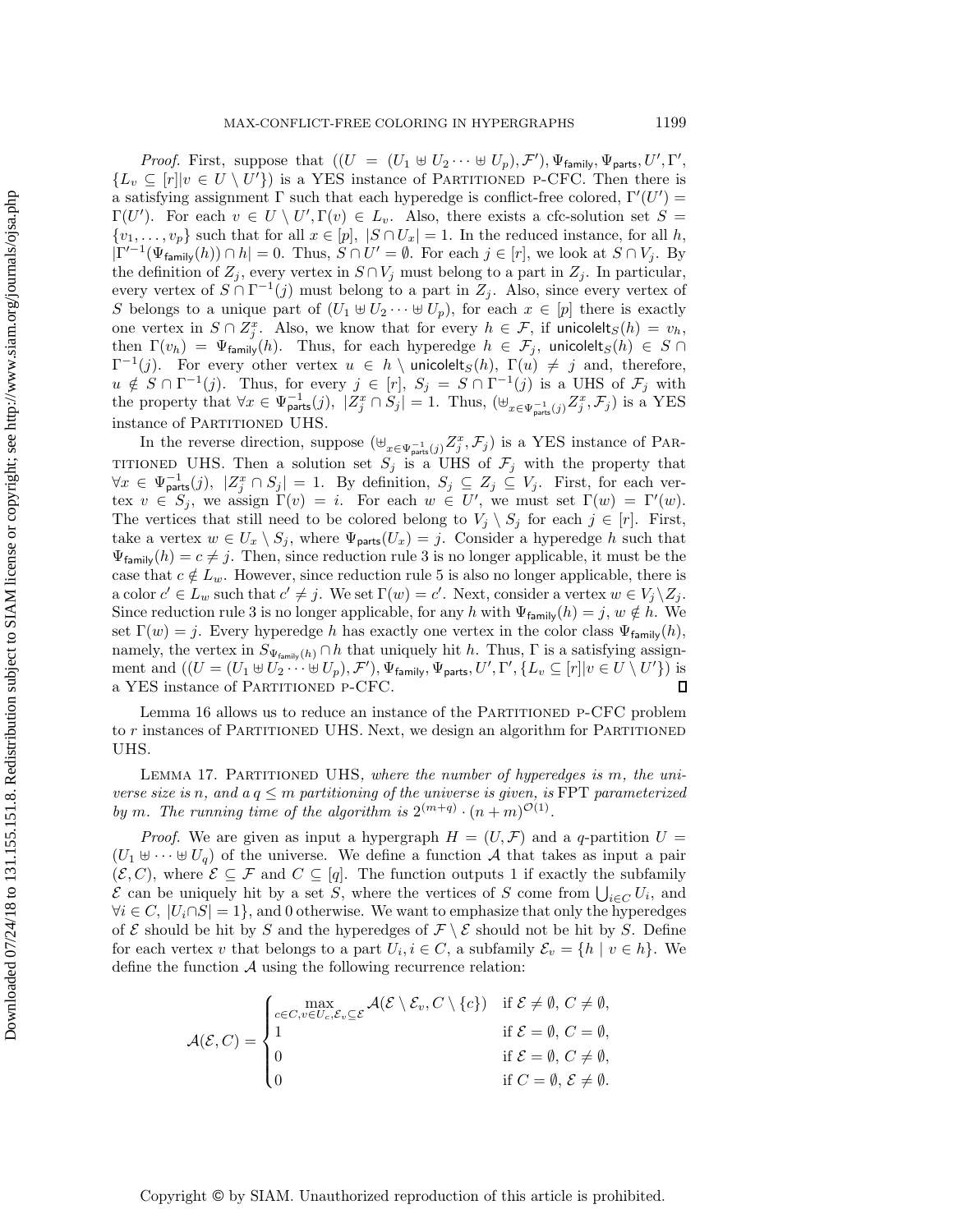We prove the correctness of this recurrence by induction on the size of the set  $C \subseteq [q]$ . In the base case, when  $\mathcal{E} = \emptyset, C = \emptyset$ , then trivially this family has been uniquely hit and therefore  $\mathcal{A}(\mathcal{E}, C) = 1$ . When  $C = \emptyset$ , then a nonempty subfamily cannot be uniquely hit and therefore  $\mathcal{A}(\mathcal{E}, C) = 0$  for any nonempty subfamily  $\mathcal{E}$ . When  $\mathcal{E} = \emptyset$ , but  $C \neq \emptyset$ , then the family cannot have a UHS S with the property  $\forall i \in C, |U_i \cap S| = 1.$  Therefore,  $\mathcal{A}(\mathcal{E}, C) = 0$  for any set  $C \neq \emptyset$ .

Now, let  $|C| \geq 1$ . Suppose we have correctly calculated  $\mathcal{A}(\mathcal{E}', C')$  for all pairs  $C'$  where  $|C'| \geq |C|$  and  $\mathcal{E}' \subset \mathcal{F}$ . There can be two cases:  $(\mathcal{E}', C')$ , where  $|C'| < |C|$  and  $\mathcal{E}' \subseteq \mathcal{F}$ . There can be two cases:<br>1. Suppose  $A(\mathcal{F}, C) = 1$ . Then there is a solution set S

- 1. Suppose  $A(\mathcal{E}, C) = 1$ . Then there is a solution set S where it is true that  $\forall i \in C, |U_i \cap S| = 1.$  Take one  $i \in C$  and let  $v_i \in S \cap U_i$ . Then  $S - \{v_i\}$ uniquely hits exactly the subfamily  $\mathcal{E} \setminus \mathcal{E}_{v_i}$  and  $\forall j \in C \setminus \{i\}, |U_j \cap S| = 1$ . Then, by the induction hypothesis,  $\mathcal{A}(\mathcal{E}\backslash \mathcal{E}_{v_i}, C\backslash \{i\}) = 1$ . Hence, we correctly calculate  $\mathcal{A}(\mathcal{E}, C)$ .
- 2. On the other hand, suppose  $\mathcal{A}(\mathcal{E}, C) = 0$ . Then, there is no UHS S that hits exactly the subfamily  $\mathcal E$  such that  $\forall i \in C, |U_i \cap S| = 1$ . Then we claim that there is no subproblem  $(\mathcal{E} \setminus \mathcal{E}_v, C \setminus \{c\})$  such that  $\mathcal{A}(\mathcal{E} \setminus \mathcal{E}_v, C \setminus \{c\}) = 1$ . Assume such a subproblem existed and let  $S'$  be the UHS for that subfamily. Then S' hits all hyperedges in  $\mathcal{E}\setminus\mathcal{E}_v$  and no hyperedge outside this subfamily. Then  $S' \cup v$  will be a UHS for  $(\mathcal{E}, C)$ , a contradiction.

Thus the recurrence is correct.

It is enough to solve this recurrence for every pair  $(\mathcal{E}, C)$ . The given instance is a YES instance of PARTITIONED UHS if  $\mathcal{A}(\mathcal{F}, [q]) = 1$ . In order to calculate  $\mathcal{A}(\mathcal{E}, C)$ , we look up the values of subproblems corresponding to each  $c \in C$  and  $v \in U_c$ . There are at most *n* such subproblems. There are  $2^{(m+q)}$  such pairs  $(\mathcal{E}, C)$ . Thus, the running time for solving the recurrence is  $2^{(m+q)}(n+m)^{O(1)}$ . running time for solving the recurrence is  $2^{(m+q)}(n+m)^{\mathcal{O}(1)}$ .

<span id="page-12-0"></span>Lemmas [16,](#page-10-0) [17,](#page-11-0) and the safeness of the reduction rules [2,](#page-8-0) [3,](#page-9-0) [4,](#page-9-1) [5](#page-9-2) together result in the following algorithm for PARTITIONED P-CFC.

LEMMA 18. PARTITIONED P-CFC *can be solved in time*  $2^{p+|\mathcal{F}|} \cdot N^{\mathcal{O}(1)}$ *.* 

Next, using Lemma [18](#page-12-0) and the method of the color coding technique of [\[2\]](#page-20-11) we give an algorithm for p-CFC. Towards this we need the following notion of a perfect hash family. A perfect hash family is a family of functions, whose domain is a universe  $U$ of  $n$  elements and range is a set of  $k$  elements, and with the following property: For every k-sized subset  $S \subseteq U$ , there is a function  $\zeta$  in the family that maps S to the range injectively. That is, every element of S maps to a different number in  $[k]$ . The following proposition shows that such families can be constructed [\[13\]](#page-20-15).

PROPOSITION 19. For any *n* and  $k \leq n$ , an  $(n, k)$ -perfect hash family of size  $e^{k}k^{\mathcal{O}(\log k)}\log n$  *can be deterministically computed in time*  $e^{k}k^{\mathcal{O}(\log k)}n\log n$ .

Our main theorem is the following.

THEOREM 20. P-CFC *can be solved in time*  $2^{\mathcal{O}(k \log \log k + k \log r)} \cdot N^{\mathcal{O}(1)}$ *.* 

*Proof.* Let  $((U, \mathcal{F}), k, r)$  be an instance of P-CFC. Recall that  $|U| = n$ ,  $|\mathcal{F}| = m$ , and  $N = n+m$ . Given an instance we first apply Theorem [9](#page-6-1) and obtain an equivalent instance with at most  $4^k$  vertices and  $\mathcal{O}(k \log k)$  hyperedges. We run through all  $p \leq k$ . Since the number of hyperedges in the input instance is  $\alpha_{uc} k \log k$ , the number<br>of subfamilies of size k is  $\alpha_{uc} k \log k$   $\leq$   $(\alpha_{uc} k \log k) k$   $\leq$   $(\alpha_{uc} \log k) k$ . We guess a of subfamilies of size k is  $\binom{\alpha_{uc}k\log k}{k} \leq \frac{e\alpha_{uc}k\log k}{k}$   $\leq (e\alpha_{uc}\log k)^k$ . We guess a subfamily  $\mathcal{F}'$  of hyperedges that will be conflict free colored. That is we are trying to subfamily  $\mathcal{F}'$  of hyperedges that will be conflict free colored. That is, we are trying to find a coloring  $\Gamma: U \to [r]$  such that each hyperedge h in  $\mathcal{F}'$  is conflict-free colored. Let  $S$  be a hypothetical cfc-solution corresponding to it. In other words, for each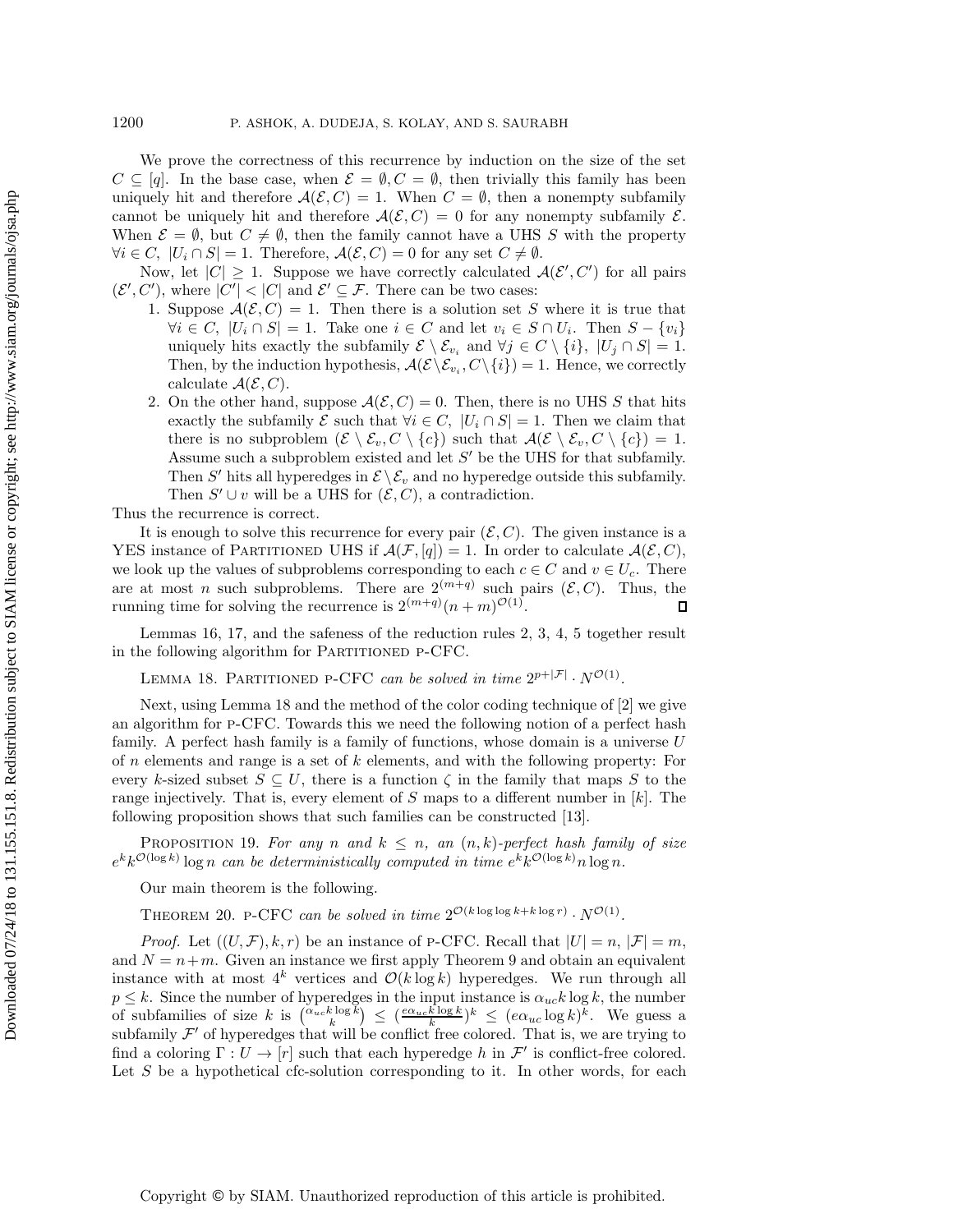hyperedge h in  $\mathcal{F}'$ , a uniquely colored vertex of h (with respect to  $\Gamma$ ) belongs to S.<br>We guess the size of  $|S|$  say  $n \leq k$ . For a fixed n let  $\mathfrak{F}$  be an  $(n, n)$ -perfect hash family We guess the size of  $|S|$ , say  $p \leq k$ . For a fixed p, let  $\mathfrak F$  be an  $(n, p)$ -perfect hash family of size  $e^p p^{\mathcal{O}(\log p)} \log n$ . By the property of  $\mathfrak{F}$ , we know that there exists a function  $\zeta \in \mathfrak{F}$  that maps S to  $[p]$  injectively. Let  $U_1, \ldots, U_p$  denote the partition of U given by  $\zeta$ . Observe that after this we will be seeking for a cfc-solution S such that  $|S \cap U_i| = 1$ for all  $i \in [p]$ .

Next for each hyperedge h in  $\mathcal{F}'$ , we guess the color of a vertex in h that is<br>unaly colored by  $\Gamma$ . There are  $x^k$  such guesses. Thus, after this guess, we define uniquely colored by Γ. There are  $r^k$  such guesses. Thus, after this guess, we define a function  $\Psi_{\text{family}} : \mathcal{F}' \to [r]$  such that h is assigned the color of the vertex in h that will be uniquely colored by Γ. Finally, for the potential solution set  $S$  we guess the color of each vertex given by Γ. Since we are looking for a cfc-solution set  $S$ , such that  $\forall i \in [p], |U_i \cap S| = 1$  it is equivalent to say that we guess an r partitioning of the p parts in  $U = (U_1 \oplus \cdots \oplus U_p)$ . That is, the vertex of S inside  $U_i$  will be assigned to each color by Γ. To express this guess, we define another function  $\Psi_{\text{parts}} : [p] \to [r]$ such that  $\Psi_{\text{parts}}(j) = i$  if the vertex x in  $S \cap U_j$  will have  $\Gamma(x) = i$ . Thus, there are  $r^p$  guesses for the coloring of the potential solution set S by Γ. At the end of this sequence of guesses, we have fixed a choice of hyperedges that are to be  $r$  conflictfree colored, a coloring of the potential solution set  $S$  (without actually knowing the vertices of  $S$ , this essentially means a partitioning of the parts of  $U$ ), and a partitioning of the hyperedges according to which color of  $\Gamma$  will determine that the hyperedge is conflict-free colored. This results in the following instance of PARTITIONED P-CFC:  $((U = (U_1 \oplus U_2 \cdots \oplus U_p), \mathcal{F}'), \Psi_{\text{family}}, \Psi_{\text{parts}}, U' = \emptyset, (\forall v \in U : L_v = [r]))$ . By<br>Lemma 18 we know that we can solve this in time  $2^{p+k} \cdot N^{\mathcal{O}(1)} \leq A^k \cdot N^{\mathcal{O}(1)}$ . Thus Lemma [18](#page-12-0) we know that we can solve this in time  $2^{p+k} \cdot N^{\mathcal{O}(1)} \leq 4^k \cdot N^{\mathcal{O}(1)}$ . Thus the overall running time for p-CFC is upper bounded by the number of guesses and the running time of an algorithm for Partitioned p-CFC. Thus, the running time of the algorithm is upper bounded by

$$
\binom{\alpha_{uc}k\log k}{k} \times k \times |\mathfrak{F}| \times r^k \times r^k \times 4^k \cdot N^{\mathcal{O}(1)} = 2^{\mathcal{O}(k\log\log k + k\log r)} \cdot N^{\mathcal{O}(1)}.
$$

This concludes the proof.

**4. FPT algorithm for** p-UMC**.** Recall that p-UMC takes as input a hypergraph  $(U, \mathcal{F})$  on *n* vertices and *m* hyperedges, and positive integers  $r \geq 2$  and k and determines whether there is a subfamily of at least  $k$  hyperedges that can be uniquemaximum colored using  $r$  colors. A vertex coloring is a unique-maximum coloring if every hyperedge  $h$  in the hypergraph has a unique vertex that is colored with the maximum color occurring in h.

Let  $N = |U| + |\mathcal{F}|$ . In this section, we describe an FPT algorithm for P-UMC that runs in  $2^{\mathcal{O}(k \log \log k + k \log r)} \cdot N^{\mathcal{O}(1)}$  time. This algorithm is very similar to the algorithm for p-CFC. However, for the sake of completeness, we chalk out the algorithm for p-UMC, while explicitly giving details of the steps where the algorithm deviates from the one for p-CFC.

<span id="page-13-0"></span>The results of Lemma [8](#page-6-2) and Theorem [9](#page-6-1) can be modified for p-UMC.

THEOREM 21. P-UMC has a kernel with at most  $4^k$  vertices and  $\mathcal{O}(k \log k)$  sets.

Therefore, we assume that our input instance for P-UMC contains  $\mathcal{O}(k \log k)$ hyperedges and  $4^k$  vertices.

Given a set  $S \subseteq U$ , a subfamily  $\mathcal{F}'$ , and a coloring  $\Gamma : U \to [r]$ , we say that S<br>*unique-maximum-colution* if each hyperedge h in  $\mathcal{F}'$  is unique-maximum colored is a *unique-maximum-solution* if each hyperedge  $h$  in  $\mathcal{F}'$  is unique-maximum colored and the vertex, which is unique-maximum colored in  $h$ , belongs to  $S$ . Furthermore,

 $\Box$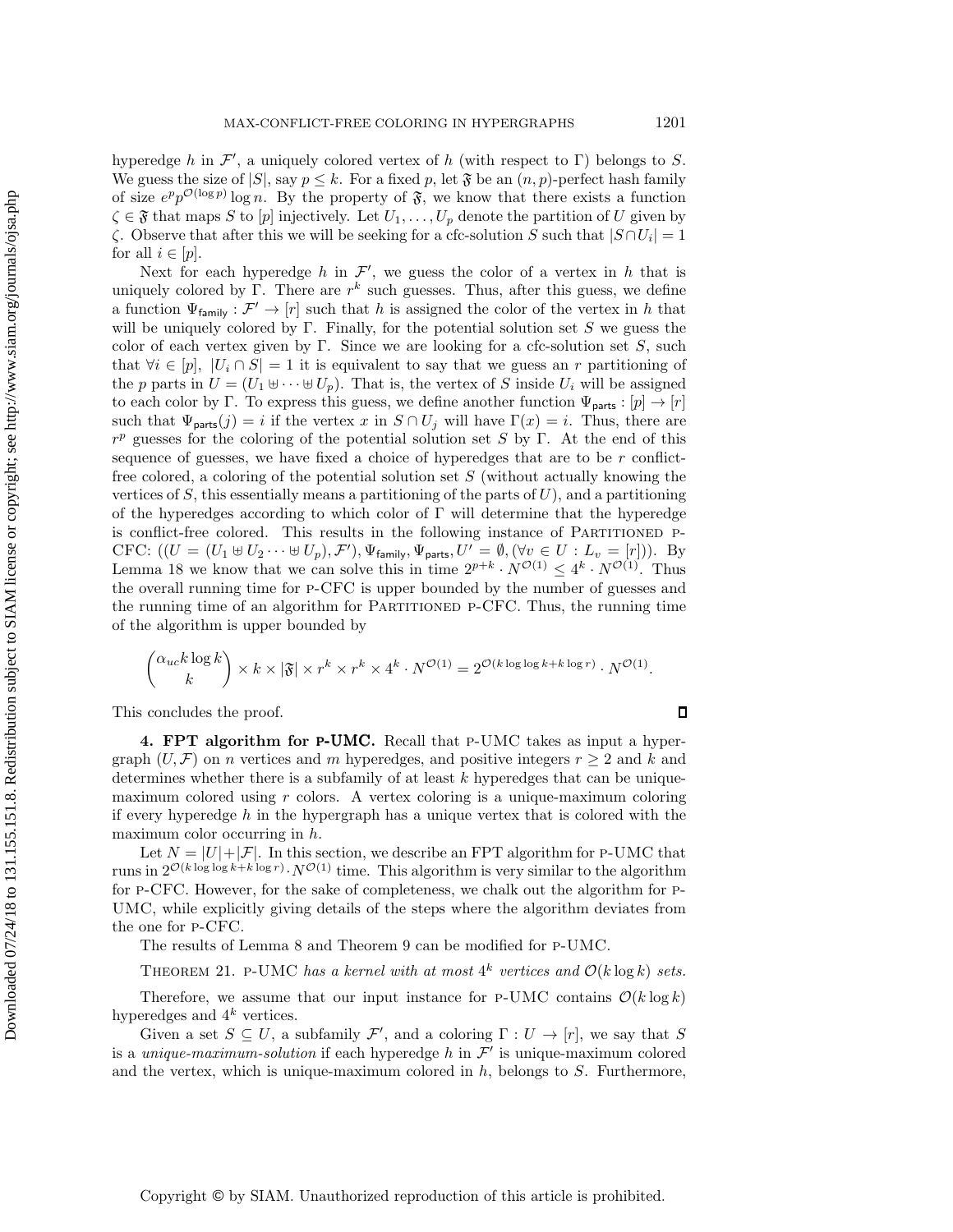given such a set S and a hyperedge h, let unicolelts  $(h)$  denote the unique-maximum colored vertex of h that belongs to  $S$ . Our strategy for the FPT algorithm is the same as in the case of p-CFC. We define an auxiliary problem and give an FPT algorithm for this problem. Finally, we reduce our problem to the auxiliary problem with some guesses and by using the color coding technique, introduced by Alon, Yuster, and Zwick in [\[2\]](#page-20-11), to obtain the desired algorithm for p-UMC.

PARTITIONED P-UMC<br> **Parameter:**  $r + p + |\mathcal{F}|$ <br> **Parameter:**  $r + p + |\mathcal{F}|$ <br> **Parameter:**  $r + p + |\mathcal{F}|$ **Input:** A hypergraph  $(U = U_1 \oplus U_2 \cdots U_p, \mathcal{F})$ , a function  $\Psi_{\text{family}} : \mathcal{F} \to [r]$ , a function  $\Psi_{\text{group}} : [r] \to [r]$  a subset  $U' \subset U$  and a coloring function  $\Gamma' \cdot U' \to [r]$  for function  $\Psi_{\text{parts}} : [p] \to [r]$ , a subset  $U' \subseteq U$ , and a coloring function  $\Gamma' : U' \to [r]$  for every  $v \in U \setminus U'$ , a list  $L_v \subseteq [r]$ .<br>Ouestion: Does there exist a col **Question:** Does there exist a coloring function  $\Gamma: U \to [r]$  such that each hyperedge is unique-maximum colored,  $\Gamma(U') = \Gamma'(U')$ . For each  $v \in U \setminus U', \Gamma(v) \in L_v$ . Also,<br>the unique-maximum-solution set S, defined by  $\Gamma$  is of size exactly n. For all the unique-maximum-solution set  $S$ , defined by  $\Gamma$ , is of size exactly p. For all  $i \in [p], |S \cap U_i| = 1$ , and for every  $h \in \mathcal{F}$ , unicolelt $S(h) \in \bigcup_{j \in \Psi_{\text{parts}}^{-1}(\Psi_{\text{family}}(h))} U_j$ ?

Let us explain the problem definition. We are given a partitioning of the universe U into p-parts and a partial coloring function  $\Gamma'$  on a subset U'. We are looking<br>for a coloring  $\Gamma : U \to [r]$  which extends  $\Gamma'$ . Each vertex  $v$  in  $U \setminus U'$  has a list of for a coloring  $\Gamma: U \to [r]$  which extends  $\Gamma'$ . Each vertex v in  $U \setminus U'$  has a list of admissible colors, and  $\Gamma$  must choose a color from L. Also, due to  $\Gamma$  each hyperadmissible colors, and Γ must choose a color from  $L_v$ . Also, due to Γ, each hyperedge is unique-maximum colored and the unique-maximum-solution set  $S$ , due to  $\Gamma$ , is such that it contains exactly one vertex from each part. Suppose the hypothetical set S is  $\{x_1, x_2, \ldots, x_p\}$  (the  $x_i$ 's can be thought of as variables), where  $x_i \in U_i$ . The function  $\Psi_{\text{parts}}$  is used to guess the color of  $x_i$  in Γ. The function  $\Psi_{\text{family}}$  divides the family  $\mathcal F$  into r chunks (again the chunks are different from parts and color classes). The idea is that the unique-maximum colored vertex of  $h \in \mathcal{F}$ , say  $x_j$ , has been assigned the same color by  $\Gamma$  as h has been assigned to the chunk number by  $\Psi_{\text{family}}$ , i.e,  $\Gamma(x_j) = \Psi_{\text{family}}(h)$ . Next we show how we can the PARTITIONED P-UMC problem.

Given an instance  $((U = U_1 \oplus U_2 \cdots U_p, \mathcal{F}'), \Psi_{\text{family}}, \Psi_{\text{parts}}, U', \Gamma', \{L_v \subseteq [r] | v \in$ <br> $(U')$  of PARTITIONED P-UMC, we first do a polynomial time preprocessing of the  $U \setminus U'$ ) of PARTITIONED P-UMC, we first do a polynomial time preprocessing of the<br>instance. For all  $v \in U'$ , we must set  $\Gamma(v) = \Gamma'(v)$ . In the following reduction rules instance. For all  $v \in U'$ , we must set  $\Gamma(v) = \Gamma'(v)$ . In the following reduction rules, we show that the input functions  $\Psi_{\text{family}}$  and  $\Psi_{\text{parts}}$  allow us to prune the list of some of the vertices. The first reduction rule is necessary for a unique-maximum coloring that supports the function  $\Psi_{\text{family}}$ .

<span id="page-14-0"></span>REDUCTION 6. For each hyperedge h, and each vertex  $v \in h$ , remove the colors  $r \geq i > \Psi_{\text{family}}(h)$  from  $L(v)$ .

Lemma 22. *Reduction rule* [6](#page-14-0) *is safe.*

*Proof.* The required unique-maximum coloring  $\Gamma$  should be such that for each hyperedge  $h$ , the unique-maximum colored vertex of  $h$  must receive the same color as  $\Psi_{\text{family}}(h)$ . Therefore, no vertex of h can be given a color which is higher in order than  $\Psi_{\text{family}}(h)$ . This implies that the reduction rule is safe. than  $\Psi_{\text{family}}(h)$ . This implies that the reduction rule is safe.

The next rule also ensures the properties of unique-maximum coloring.

<span id="page-14-1"></span>REDUCTION 7. *Given a hyperedge* h, if there is a vertex  $w \in h \cap U'$  such that  $\Gamma'(w) > \Psi_{\text{family}}(h)$ , then we output a trivial NO instance.

Lemma 23. *Reduction rule* [7](#page-14-1) *is safe.*

*Proof.* The definition of the problem requires  $\Gamma$  to be an extension of  $\Gamma'$ . It also requires the unique-maximum colored vertex of each hyperedge  $h$  to be colored by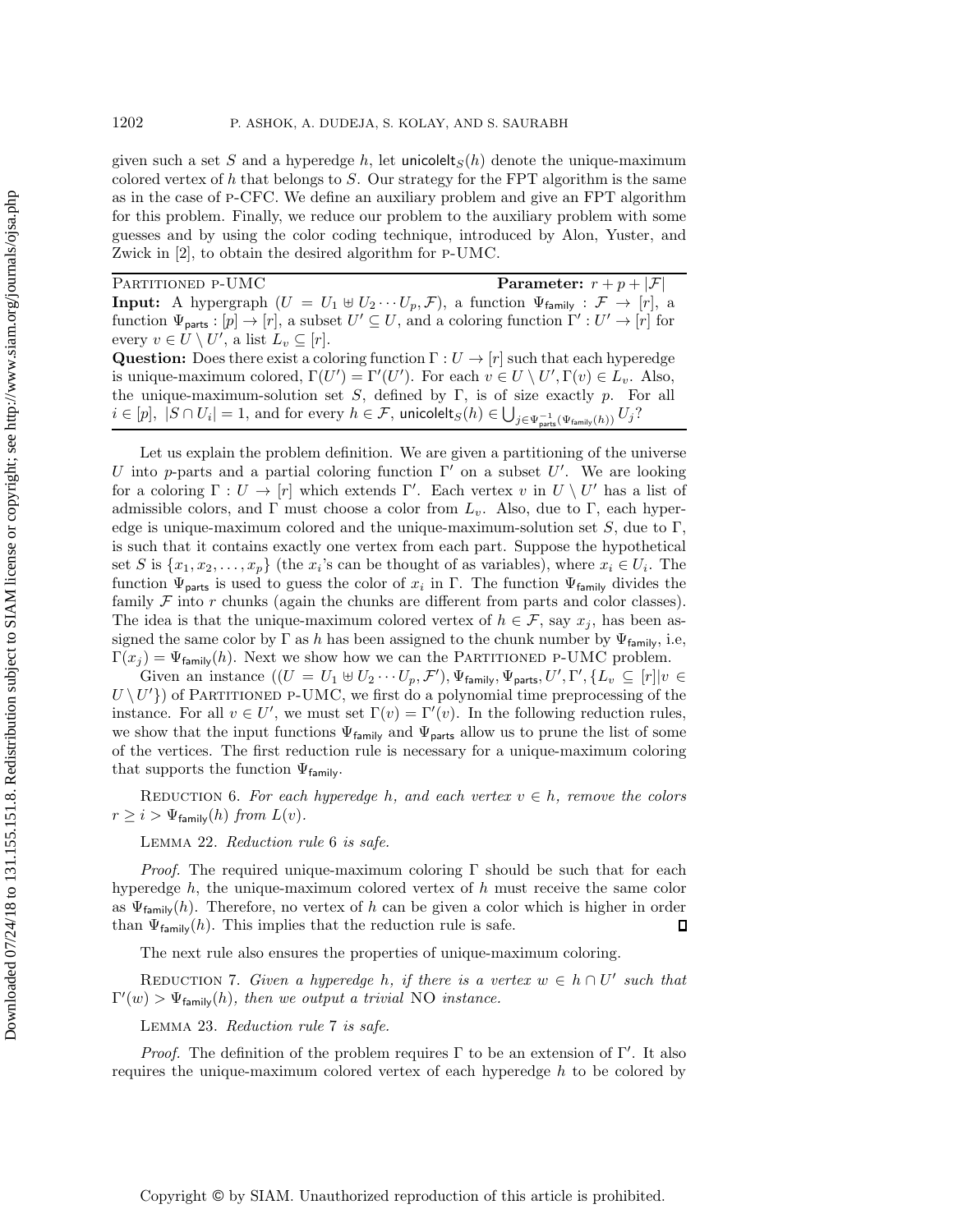$\Psi_{\text{family}}(h)$ . By definition of unique-maximum coloring, all other vertices of h must receive a color of lower order than  $\Psi_{\text{family}}(h)$ . Therefore, for a YES instance, it must be the case that for each vertex w in  $h \cap U'$ ,  $\Gamma'(w) \leq \Psi_{\text{family}}(h)$ . This implies the correctness of the reduction rule correctness of the reduction rule.

<span id="page-15-1"></span>The next few reduction rules are similar to the rules described for the FPT algorithm of p-UMC.

REDUCTION 8. *Suppose there is a hyperedge* h *containing a unique vertex*  $w \in U'$ *such that*  $\Psi_{\text{family}}(h) = \Gamma'(w)$ *. Then, for every*  $v \in h \setminus \{w\}$  *we delete*  $\Psi_{\text{family}}(h)$  *from*  $\Gamma$  $L_v$ *.* We delete h from  $\mathcal{F}$ *.* 

The proof of correctness for this rule is very similar to that of reduction rule [2.](#page-8-0)

<span id="page-15-3"></span>REDUCTION 9. If there is a vertex  $v \in U_i, i \in [p]$ , and  $h \in \mathcal{F}$ , such that  $v \in h$ ,  $\Psi_{\text{family}}(h) \neq \Psi_{\text{parts}}(i)$ , then we remove the color  $\Psi_{\text{family}}(h)$  from the list of v.

This proof of correctness is similar to that of reduction rule [3.](#page-9-0)

<span id="page-15-2"></span>REDUCTION 10. *If there are two vertices*  $v, w \in U'$  and a hyperedge  $h \in \mathcal{F}$ , such *that*  $\Psi_{\text{family}}(h) = \Gamma'(v) = \Gamma'(w)$ *, then we say* NO.

The proof of correctness for this reduction rule is similar to reduction rule [4.](#page-9-1)

<span id="page-15-0"></span>REDUCTION 11. Suppose there is a vertex  $w \in U \backslash U'$  with  $L_w = \{c\}$ , then we put w in U' and set  $\Gamma'(w) = c$ . If there is a vertex v where  $L_v = \emptyset$ , then we say NO.

This follows from the safeness of reduction rule [5.](#page-9-2)

Given an instance  $((U = U_1 \oplus U_2 \cdots U_p, \mathcal{F}'), \Psi_{\text{family}}, \Psi_{\text{parts}}, U', \Gamma', \{L_v \subseteq [r] | v \in$ <br> $U^{(1)}$  of PARTITIONED P-UMC, we apply the above reduction rules exhaustively  $U \setminus U'$  of PARTITIONED P-UMC, we apply the above reduction rules exhaustively.<br>If in the process we infer that the given instance is a NO instance then we return the If in the process we infer that the given instance is a NO instance then we return the same. It could also happen that we get  $\mathcal{F} = \emptyset$ . In this case, for every vertex  $v \in U \setminus U'$ ,<br>For example  $v \in U \setminus U'$ , and element of  $L(v)$  arbitrarily. Thus, from now onwards we assume Γ assigns to v an element of  $L(v)$  arbitrarily. Thus, from now onwards we assume that we neither conclude that the given instance is a NO instance nor obtain  $\mathcal{F} = \emptyset$ . We call an instance of PARTITIONED P-UMC reduced if the above reduction rules are not applicable. For simplicity, let  $((U = U_1 \oplus U_2 \cdots U_p, \mathcal{F}'), \Psi_{\text{family}}, \Psi_{\text{parts}}, U', \Gamma'')$ <br>*L*  $\subset [r]_{U} \in U \setminus U'$  denote the reduced instance of PARTITIONED P-UMC. Observe  ${L_v \subseteq [r] | v \in U \setminus U'}$  denote the reduced instance of PARTITIONED P-UMC. Observe that the reduced instance has the following properties:

- 1. For every vertex v,  $|L_v| \geq 2$ . This is because reduction rule [11](#page-15-0) is no longer applicable.
- 2. For every hyperedge h,  $|\Gamma'^{-1}(\Psi_{\text{family}}(h)) \cap h| = 0$ . This is because reduction rules [7,](#page-14-1) [8,](#page-15-1) and [10](#page-15-2) are no longer applicable.
- 3. For every hyperedge h, and each vertex  $v \in h$ ,  $L(v)$  contains colors that are of order at most  $\Psi_{\text{family}}(h)$ . This is because reduction rule [6](#page-14-0) is no longer applicable.

We define the set  $V_i \subseteq U \setminus U'$  as the set of vertices that have i in their list of admissible colors. Then, because reduction rule [9](#page-15-3) is no longer applicable, there are two kinds of vertices in  $V_i$ : It could be that the vertex v has  $i \in L_v$  and  $\exists h \in \mathcal{F}, v \in U_i \cap h$ such that  $\Psi_{\text{family}}(h) = i, \Psi_{\text{parts}}(j) = i$ . Or, the vertex v has  $i \in L_v$  but for any h with  $\Psi_{\text{family}}(h) = i, v \notin h$ , and for any h that contains  $v, \Psi_{\text{family}}(h) > i$ .

To solve the reduced instance of PARTITIONED P-UMC, we will again solve  $r$ instances of PARTITIONED UHS. We define some sets based on  $V_i \subseteq U$ :

1. For every  $j \in [r]$  and  $x \in \Psi_{\text{parts}}^{-1}(j)$  let  $Z_j^x = U_x \cap V_j$  and  $Z_j = \bigcup_{x \in \Psi_{\text{parts}}^{-1}(j)} Z_j^x$ .

2. For every  $j \in [r]$  and  $h \in \Psi_{\text{family}}^{-1}(j)$  let  $h_j = h \cap V_j$  and  $\mathcal{F}_j =$  $\{h_j \mid h \in \Psi_{\text{family}}^{-1}(j)\}.$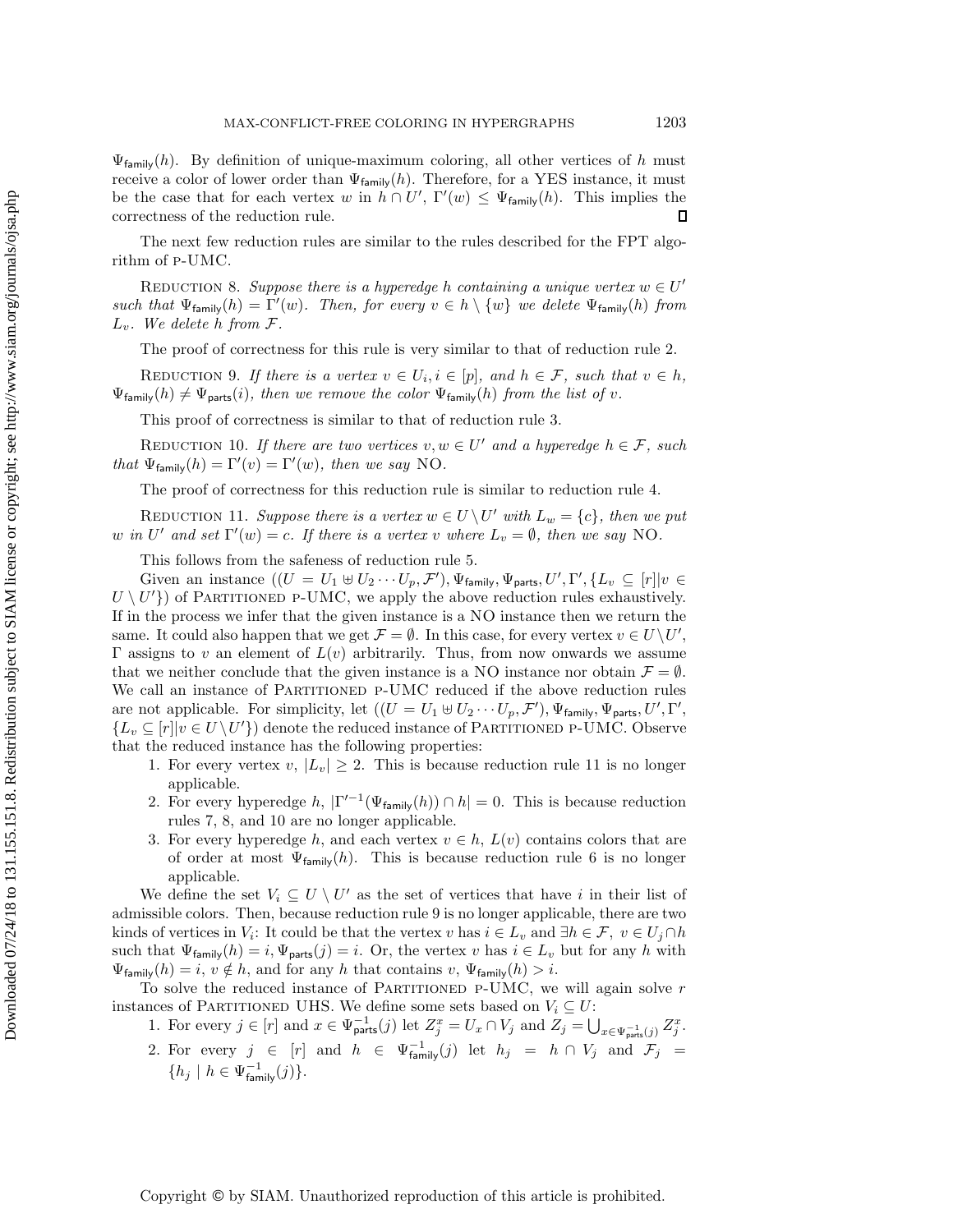<span id="page-16-0"></span>Next we relate the instance of PARTITIONED P-CFC to PARTITIONED UHS.

LEMMA 24. Let  $((U = U_1 \oplus U_2 \cdots U_p, \mathcal{F}'), \Psi_{\text{family}}, \Psi_{\text{parts}}, U', \Gamma', \{L_v \subseteq [r] | v \in$ <br> $U^{(1)}$ ), denote the reduced instance of PAPTITIONED P-UMC. Then it is a VES  $U \setminus U'$  denote the reduced instance of PARTITIONED P-UMC. Then it is a YES<br>instance of PARTITIONED P-UMC if and only if for all  $i \in [r]$  ( $\uparrow \downarrow$ *instance of* PARTITIONED P-UMC *if and only if for all*  $j \in [r]$ ,  $(\biguplus_{x \in \Psi_{\text{parts}}^{-1}(j)} Z_j^x, \mathcal{F}_j)$  *is a* YES *instance of* Partitioned UHS*.*

<span id="page-16-1"></span>This proof is very similar to the proof of Lemma [16.](#page-10-0) Lemmas [24](#page-16-0) and [17](#page-11-0) together result in the following algorithm for PARTITIONED P-CFC.

LEMMA 25. PARTITIONED P-UMC *can be solved in time*  $2^{p+|\mathcal{F}|} \cdot N^{\mathcal{O}(1)}$ *.* 

Next, using Lemma [25](#page-16-1) and the method of the color coding technique of [\[2\]](#page-20-11) we give an algorithm for p-UMC.

THEOREM 26. P-UMC *can be solved in time*  $2^{\mathcal{O}(k \log \log k + k \log r)} \cdot N^{\mathcal{O}(1)}$ .

*Proof.* Let  $((U,\mathcal{F}), k,r)$  be an instance of P-UMC. Recall that  $|U| = n, |\mathcal{F}| =$ m, and  $N = n + m$ . Given an instance we first apply Theorem [21](#page-13-0) and obtain an equivalent instance with at most  $4^k$  vertices and  $\mathcal{O}(k \log k)$  hyperedges. We run through all  $p \leq k$ . Since the number of hyperedges in the input instance is  $\alpha_{uc} k \log k$ , the number of subfamilies of size k is  $\binom{\alpha_{uc}k\log k}{k} \leq (\frac{e\alpha_{uc}k\log k}{k})^k \leq (e\alpha_{uc}\log k)^k$ . We guess a subfamily  $\mathcal{F}'$  of hyperedges that will be unique-maximum colored. That guess a subfamily  $\mathcal{F}'$  of hyperedges that will be unique-maximum colored. That is, we are trying to find a coloring  $\Gamma: U \to [r]$  such that each hyperedge h in  $\mathcal{F}'$ is unique-maximum colored. Let  $S$  be the hypothetical unique-maximum-solution corresponding to it. In other words, for each hyperedge h in  $\mathcal{F}'$ , the unique-maximum<br>colored vertex of h (with respect to  $\Gamma$ ) belongs to S. We guess the size of  $|S|$  say  $n \leq k$ colored vertex of h (with respect to Γ) belongs to S. We guess the size of  $|S|$ , say  $p \leq k$ . For a fixed p, let  $\mathfrak F$  be the family of  $(n, p)$ -perfect hash family of size  $e^p p^{\mathcal O(\log p)} \log n$ . By the property of  $\mathfrak{F}$ , we know that there exists a function  $\zeta \in \mathfrak{F}$  that maps S to [p] injectively. Let  $U_1,\ldots,U_p$  denote the partition of U given by  $\zeta$ . Observe that after this we will be seeking for the unique-maximum-solution  $S$  with the property that  $|S \cap U_i| = 1$  for all  $i \in [p]$ .

Next for each hyperedge h in  $\mathcal{F}'$ , we guess the color of the vertex in h that is<br>up-maximum colored by  $\Gamma$ . There are  $r^k$  such guesses. Thus, after this guess we unique-maximum colored by Γ. There are  $r^k$  such guesses. Thus, after this guess, we define a function  $\Psi_{\text{family}} : \mathcal{F}' \to [r]$  such that h is assigned the color of the vertex in h that will be unique-maximum colored by Γ. Finally, for the potential solution set S we guess the color of each vertex given by Γ. Since we are looking for a uniquemaximum-solution set S, such that  $\forall i \in [p], |U_i \cap S| = 1$  it is equivalent to say that we guess an r partitioning of the p parts in  $U = (U_1, \ldots, U_p)$ . That is, the vertex of  $S \in U_i$  will be assigned a color by Γ. To express this guess, we define another function  $\Psi_{\text{parts}} : [p] \to [r]$  such that  $\Psi_{\text{parts}}(j) = i$  if the vertex x in  $S \cap U_j$  will have  $\Gamma(x) = i$ . Thus, there are  $r^p$  guesses for the coloring of the potential solution set S by Γ. At the end of this sequence of guesses, we have fixed a choice of hyperedges that are to be  $r$ unique-maximum colored, a coloring of the potential solution set  $S$  (without actually knowing the vertices of S, this essentially means a partitioning of the parts of  $U$ ) and a partitioning of the hyperedges according to which color of  $\Gamma$  will determine that the hyperedge is unique-maximum colored. This results in the following instance of PARTITIONED P-UMC:  $((U = U_1 \oplus U_2 \cdots U_p, \mathcal{F}'), \Psi_{\text{family}}, \Psi_{\text{parts}}, U' = \emptyset, (\forall v \in U : L_v = (v_1))$ . By Lamma 25 we know that we can solve this in time  $2^{p+k} \cdot N^{\mathcal{O}(1)} < 4^k \cdot N^{\mathcal{O}(1)}$ . [r])). By Lemma [25](#page-16-1) we know that we can solve this in time  $2^{p+k} \cdot N^{\mathcal{O}(1)} \leq 4^k \cdot N^{\mathcal{O}(1)}$ .<br>Thus the overall running time for P-UMC is upper bounded by the number of guesses Thus the overall running time for p-UMC is upper bounded by the number of guesses and the running time of an algorithm for PARTITIONED P-UMC. Thus, the running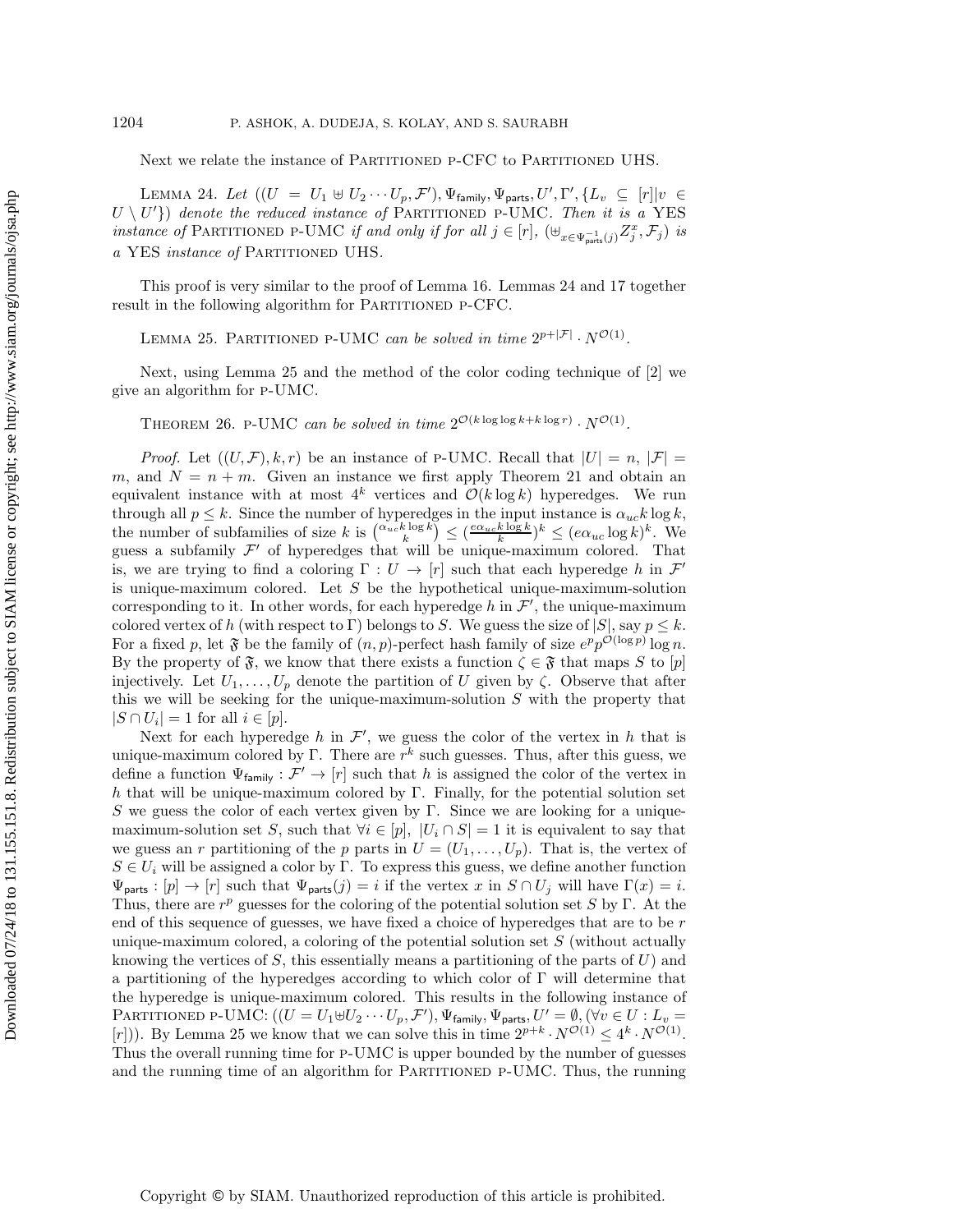$$
\binom{\alpha_{uc}k\log k}{k} \times k \times |\mathfrak{F}| \times r^k \times r^k \times 4^k \cdot N^{\mathcal{O}(1)} = 2^{\mathcal{O}(k\log\log k + k\log r)} \cdot N^{\mathcal{O}(1)}.
$$

<span id="page-17-0"></span>This concludes the proof.

**5. Exact algorithm for** Max-CFC**.** In this section, we give an exact algorithm for solving Max-CFC for hypergraphs. We give a recurrence on subproblems, using which we can give a dynamic programming algorithm to solve the problem. However, a much faster algorithm can be designed using the technique of subset convolutions on functions.

Theorem 27. Max-CFC *for hypergraphs can be solved by an exact algorithm that runs in*  $\mathcal{O}(2^{(m+n)})$  *time.* 

*Proof.* Let  $H = (U, \mathcal{F})$  be the input hypergraph. Suppose, for a given hypergraph, there is a procedure to decide whether there exists an  $r$ -coloring that is conflict free. Then, we can generate all subsets  $\mathcal{F}'$  of  $\mathcal{F}$ , such that there exists an r-coloring of vertices of  $(U(\mathcal{F}'), \mathcal{F}')$  that is conflict free, by running this procedure for all subsets.<br>Then solving the MAX-CEC problem reduces to picking the maximum sized subsets. Then solving the Max-CFC problem reduces to picking the maximum sized subsets among those.

We now give a procedure to find the minimum number of colors required to conflict-free color a given hypergraph,  $(U', \mathcal{F}')$ , where  $U' \subseteq U$  and  $\mathcal{F}' \subseteq \mathcal{F}$ . Let  $\chi'$  be<br>an *r*-coloring on  $U'$  and let  $\mathcal{F}'$  be conflict-free colored by  $\chi'$ . Then  $\chi'$  partitions  $U'$ an r-coloring on U' and let  $\mathcal{F}'$  be conflict-free colored by  $\chi'$ . Then  $\chi'$  partitions U'<br>into r sets  $(U, \mathbb{H}U_0 \mathbb{H} \dots \mathbb{H}U)$  such that the following property is true: into r sets,  $(U_1 \oplus U_2 \oplus \cdots \oplus U_r)$ , such that the following property is true:

$$
\forall F \in \mathcal{F}', \exists i \in [r] \text{ such that } |F \cap U_i| = 1.
$$

Let  $\mathcal{F}_1$  be the set of hyperedges such that  $\forall F \in \mathcal{F}_1, |F \cap U_1| = 1$ . In other words, all the hyperedges in  $\mathcal{F}_1$  have a unique vertex colored by color 1. Then, if we correctly guessed  $U_1$ , solving whether  $\mathcal{F}'$  has an r cfc in U is equivalent to solving the subproblem of whether  $\mathcal{F}' \setminus \mathcal{F}_1$  has an  $r - 1$  cfc in  $U \setminus U_1$ .

We aim at calculating a function  $\mathcal{C}: 2^U \times 2^{\mathcal{F}} \to \mathbb{Z}$ . For a given  $X \subseteq U, \mathcal{E} \subseteq \mathcal{F}$ , we want  $\mathcal{C}(X,\mathcal{E})$  to be the minimum number of colors needed to conflict-free color the hypergraph  $(X, \mathcal{E})$ . We give the following recurrence relation to find  $\mathcal{C}(X, \mathcal{E})$ :

(1) 
$$
\mathcal{C}(X,\mathcal{E}) = \begin{cases} \min_{X' \subseteq X: \exists h \in \mathcal{E}, |h \cap X'|=1} \{1 + \mathcal{C}(X \setminus X', \mathcal{E} \setminus \mathcal{E}')\} & \text{if } X \neq \phi, \\ 0 & \text{if } X = \phi, \end{cases}
$$

where  $\mathcal{E}' = \{h \in \mathcal{E} | |h \cap X'| = 1\}.$ <br>We prove the correctness of i

We prove the correctness of the recurrence by induction on the size of  $X$ . When  $|X| = 0$ , the recurrence correctly returns 0.

Now assume  $|X| > 0$ . Assume  $X' \subseteq X$  is a color class of a cfc that uses  $\chi_{cf}((X,\mathcal{E}|_X))$  colors. Then X' uniquely colors all hyperedges that contain exactly one element from X'.  $\mathcal{E}'$  represents the family of these hyperedges. The remain-<br>ing hyperedges  $\mathcal{E} \setminus \mathcal{E}'$  need to be uniquely covered by color classes in  $X \setminus X'$ . By ing hyperedges  $\mathcal{E} \setminus \mathcal{E}'$  need to be uniquely covered by color classes in  $X \setminus X'$ . By the induction hypothesis,  $\mathcal{C}(X \setminus X', \mathcal{E} \setminus \mathcal{E}') = \chi_{cf}((X \setminus X', \mathcal{E} \setminus \mathcal{E}'|_{X \setminus X'}))$ . Hence,<br>  $\mathcal{C}(X \setminus X', \mathcal{E} \setminus \mathcal{E}') + 1$  returns the the value of  $\chi_{cf}((X \setminus \mathcal{E}|_{X}))$ . Since the recurrence  $\mathcal{C}(X \setminus X', \mathcal{E} \setminus \mathcal{E}')$  + 1 returns the the value of  $\chi_{cf}((X, \mathcal{E}|_X))$ . Since the recurrence considers all possible subsets of X and of them is the correct guess for  $X'$  and returns considers all possible subsets of  $X$ , one of them is the correct guess for  $X'$  and returns the minimum value.

Let us analyze the running time for computing the function  $\mathcal{C}$ . Let the input pairs  $(X, \mathcal{E})$  be ordered in the following lexicographic manner. The input pairs  $(X_1, \mathcal{E}_1) \leq$ 

 $\Box$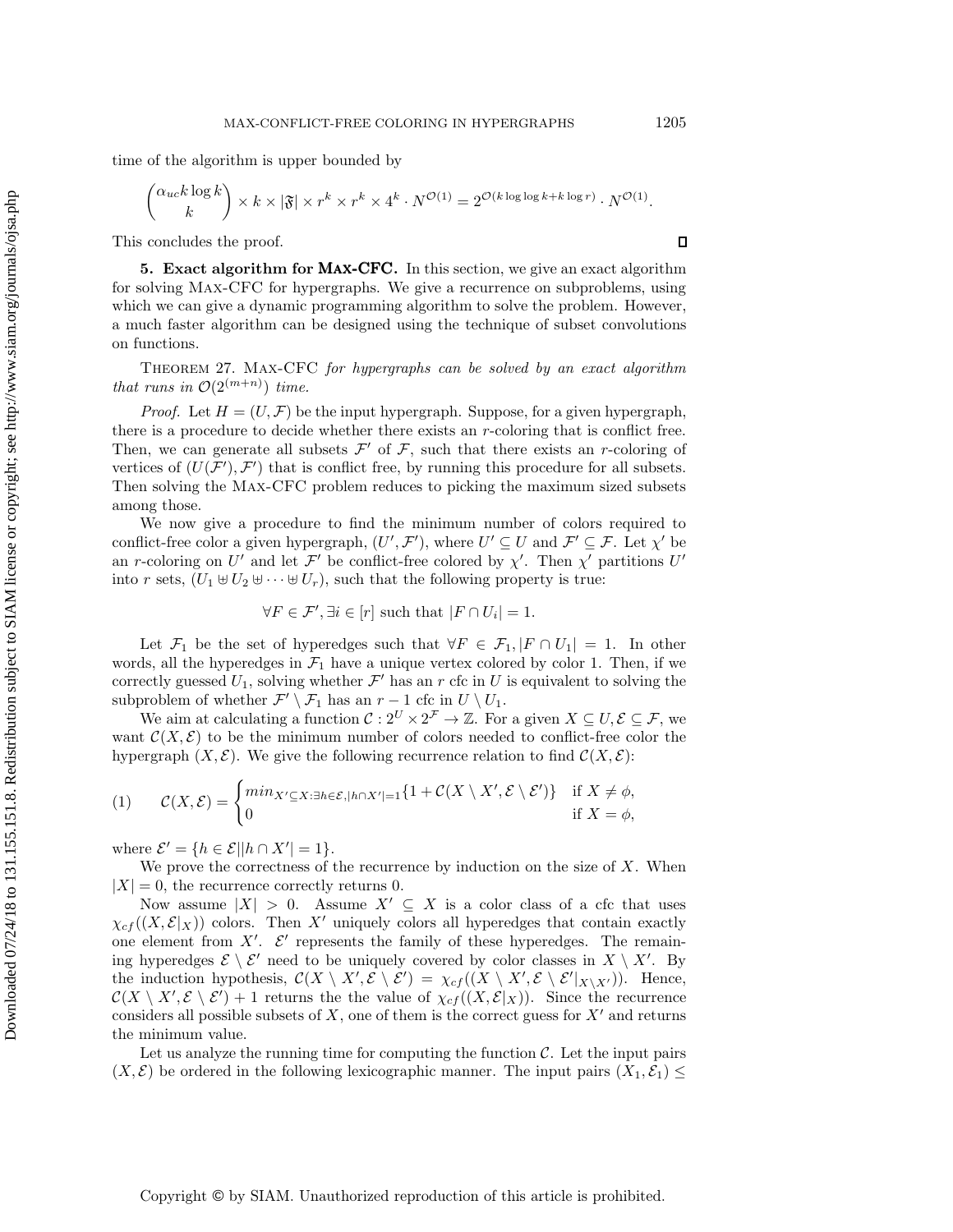$(X_2, \mathcal{E}_2)$  if either  $|X_1| < |X_2|$  or if  $|X_1| = |X_2|$  and  $|\mathcal{E}_1| \leq |\mathcal{E}_2|$ . We use a bottom-up algorithm for filling in the table entries for each input pair  $(X, \mathcal{E})$ , where the input pairs are ordered as above. For a subset X of size i, once we fix a subset  $X' \subseteq X$  we also fix the subfamily  $\mathcal{E}'$  and, consequently, the subfamily  $\mathcal{E} \setminus \mathcal{E}'$ . Therefore, once we fix  $\mathcal E$  and X, we need to look up at most  $2^i$  entries from the table to calculate  $\mathcal C(X, \mathcal E)$ . By the ordering on the input pairs, and the definition of the function  $\mathcal{C}$ , the entries that have to be looked up have already been calculated before the need to calculate  $\mathcal{C}(X,\mathcal{E})$ . Thus, the time required to calculate  $\mathcal{C}(X,\mathcal{E})$ , where  $|X| = i$  is  $\mathcal{O}(2^i)$ . To compute the function  $\mathcal{C}$  for each fixed subset X, we need to calculate  $\mathcal{C}(X,\mathcal{E})$  for all compute the function C, for each fixed subset X, we need to calculate  $\mathcal{C}(X,\mathcal{E})$  for all subfamilies  $\mathcal{E} \subseteq \mathcal{F}$ , which are at most  $2^m$  subproblems that need to be calculated with respect to the fixed set X. Last, there are at most  $\binom{n}{i}$  subsets X of size exactly *i*. Thus, we can compute the function C in time  $\mathcal{O}(2^m \cdot \Sigma_{0 \le i \le n} {n \choose i} 2^i) = \mathcal{O}(3^n 2^m)$ .<br>Once this is done, finding a largest subfamily  $\mathcal{F}' \subset \mathcal{F}$  such that  $(IL(\mathcal{F}') \mathcal{F}')$  can be Once this is done, finding a largest subfamily  $\mathcal{F}' \subseteq \mathcal{F}$ , such that  $(U(\mathcal{F}'), \mathcal{F}')$  can be  $x$  conflict-free colored can be done in  $\mathcal{O}(2^n \cdot 2^m)$  time. Hence, we could solve the r conflict-free colored, can be done in  $\mathcal{O}(2^n \cdot 2^m)$  time. Hence, we could solve the MAX-CFC problem in  $\mathcal{O}(3^n \cdot 2^m)$  time. However, we can improve the running time by quite a bit.

Let us relax the definition of C to be the function which takes a pair  $(U', \mathcal{F}')$ , where<br> $\overline{L} \overline{L} \subset \overline{L}$  and when  $\chi_{cl}(U' \overline{L'} |_{\infty}) \leq \chi_{cl}$  correctly maps it to  $\chi_{cl}(U' \overline{L'} |_{\infty})$  $U' \subseteq U, \mathcal{F}' \subseteq \mathcal{F}$ , and, when  $\chi_{cf}((U', \mathcal{F}'|_{U'})) \leq r$ , correctly maps it to  $\chi_{cf}((U', \mathcal{F}'|_{U'}))$ .<br>Otherwise, it could map  $(U', \mathcal{F}')$  to some value between  $r+1$  and  $r(r+1)$ , thereby Otherwise, it could map  $(U', \mathcal{F}')$  to some value between  $n + 1$  and  $r(n + 1)$ , thereby<br>clearly indicating that  $(U', \mathcal{F}')$  is not x conflict-free colorable. Then, too, we can clearly indicating that  $(U', \mathcal{F}'|_{U'})$  is not r conflict-free colorable. Then, too, we can<br>identify subfamilies  $\mathcal{F}'$  such that  $\mathcal{C}((U(\mathcal{F}') \mathcal{F}')) \leq r$  and pick one subfamily which identify subfamilies  $\mathcal{F}'$  such that  $\mathcal{C}((U(\mathcal{F}'), \mathcal{F}')) \leq r$  and pick one subfamily which<br>has that largest size. From now on by  $\mathcal{C}$  we will refer to this new definition of  $\mathcal{C}$ has that largest size. From now on, by  $C$ , we will refer to this new definition of  $C$ .

To facilitate the calculation of this newly defined  $C$ , we define another function f which takes as input a pair  $(X \subseteq U, \mathcal{E} \subseteq \mathcal{F})$ . When  $X = \emptyset$ , for a subfamily  $\mathcal E$  we define the function  $f(X, \mathcal{E}) = 0$  if  $\mathcal{E} = \emptyset$  and  $f(X, \mathcal{E}) = n + 1$  otherwise. For each nonempty  $X \subseteq U$  and  $\mathcal{E} \subseteq \mathcal{F}$ ,  $f(X, \mathcal{E}) = 1$  if for each  $h \in \mathcal{E}$ ,  $|h \cap X| = 1$ . Otherwise,  $f(X,\mathcal{E}) = n+1$ . Notice that it takes  $\mathcal{O}(2^{(n+m)})$  time to calculate the function f.<br>Using this function f, we are ready to define the function  $\mathcal{C}(X,\mathcal{E})$  as follows: Using this function f, we are ready to define the function  $\mathcal{C}(X,\mathcal{E})$  as follows:

(2) 
$$
\mathcal{C}(X,\mathcal{E}) = \min_{(X_1 \uplus X_2 \uplus \ldots \uplus X_r) = X; (\mathcal{E}_1 \uplus \ldots \uplus \mathcal{E}_r) = \mathcal{E}} f(X_1,\mathcal{E}_1) + \cdots + f(X_r,\mathcal{E}_r)
$$

Finally, we identify a subfamily  $\mathcal{F}'$  of  $\mathcal{F}$ , of largest size, such that  $\mathcal{C}(U(\mathcal{F}'), \mathcal{F}')$  is recordict-free colorable conflict-free colorable.

**Correctness.** The correctness for the procedure described above is similar to the previous arguments. First, we show that, when X is nonempty, the function  $\mathcal{C}(X,\mathcal{E})$ determines whether  $(X, \mathcal{E}|_X)$  can be r conflict-free colored or not. Also, when the tuple is r conflict-free colorable, the function returns the minimum number of colors required. We prove the correctness by case analysis of X. When  $|X| = 1$ , then for any subfamily  $\mathcal{F}', f(X, \mathcal{F}') = 1$  if and only if every hyperedge in  $\mathcal{F}'$  contains the vertex of X. Thus, the hypothesis is true for the base case of X. Thus, the hypothesis is true for the base case.

Now assume  $|X| > 1$ . First, suppose  $\chi_{cf}((X, \mathcal{E}|_X)) \leq r$ . Assume  $(X_1 \uplus X_2 \uplus \cdots \uplus$  $(X_r)$  is a cfc that realizes  $\chi_{cf}((X,\mathcal{E}|_X)) \leq r$ . Some of the  $X_i$ 's could be empty sets if  $\chi_{cf}((X,\mathcal{E}|_X)) < r$ . Each nonempty  $X_i$  uniquely colors all hyperedges that contain exactly one element from  $X_i$ . Without loss of generality, we may assume that  $X_1$  is nonempty. Let  $\mathcal{E}_1 \subseteq \mathcal{E}$  represent the subfamily of hyperedges that contains exactly one element from  $X_1$ . For  $i > 1$ , if  $X_i$  is empty, then we set  $\mathcal{E}_i = \emptyset$ . When  $X_i$  is nonempty, let  $\mathcal{E}_i \subseteq \mathcal{E} - \bigcup_{1 \leq j \leq i-1} \mathcal{E}_j$  be the subfamily of hyperedges that contain ex-<br>partly one element from  $X_i$ . Notice that for all  $1 \leq i \leq r$  when  $X_i$  is nonempty actly one element from  $X_i$ . Notice that for all  $1 \leq i \leq r$ , when  $X_i$  is nonempty,  $f(X_i, \mathcal{E}_i) = 1$ . When  $X_i = \emptyset$ , from the definition of f,  $f(X_i, \mathcal{E}_i) = 0$ . Hence,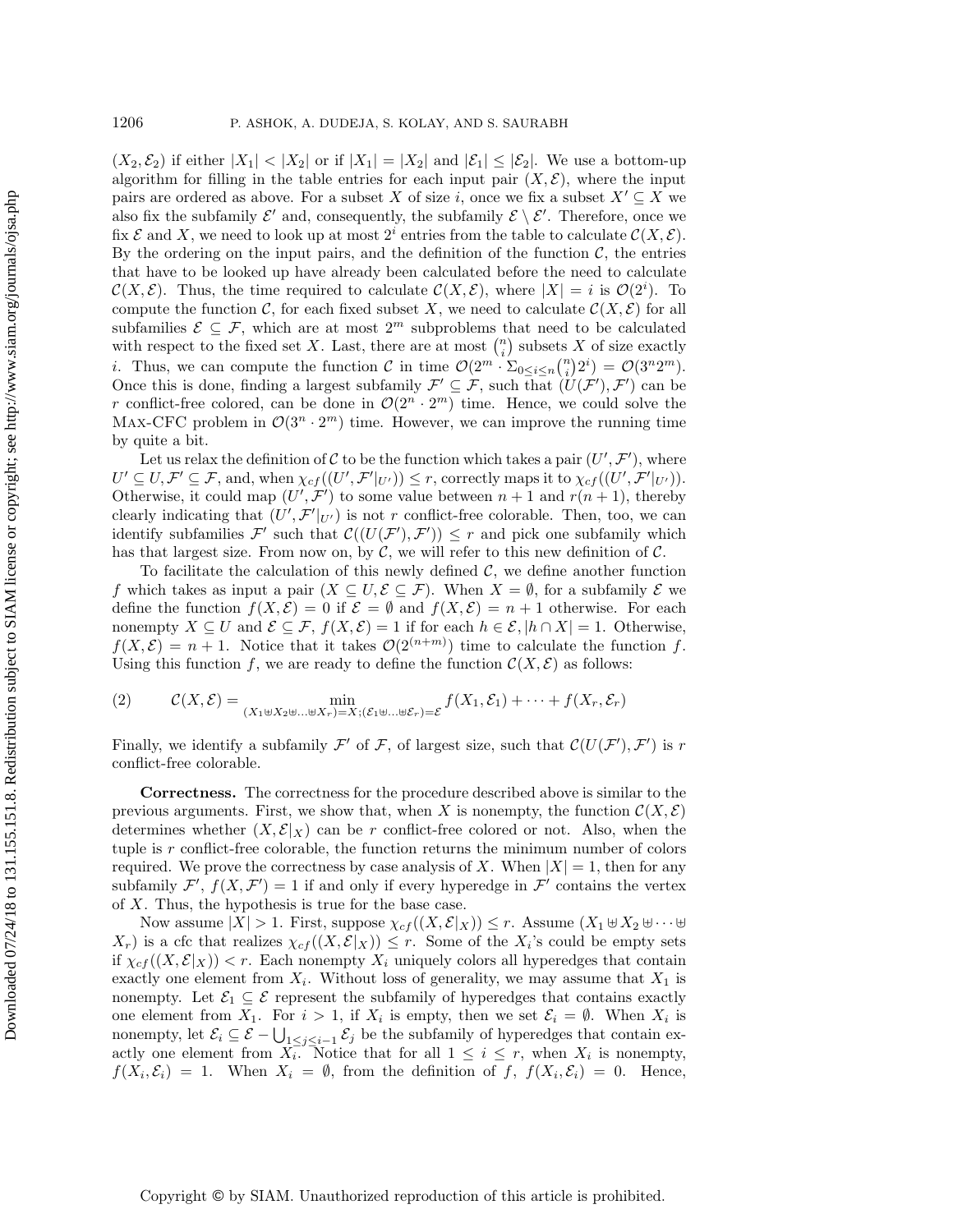$\mathcal{C}(X,\mathcal{E}) = \min_{(X_1 \oplus X_2 \oplus \ldots \oplus X_r)=X;(\mathcal{E}_1 \oplus \ldots \oplus \mathcal{E}_r)=\mathcal{E}} f(X_1,\mathcal{E}_1) + \cdots + f(X_r,\mathcal{E}_r)$  returns the minimum number of colors required to conflict-free color  $(X, \mathcal{E}|_X)$ .

On the other hand, if  $C > r$ , then for any r-partition  $(X_1 \oplus X_2 \oplus \cdots \oplus X_r)$  of X, and r-partition  $(\mathcal{E}_1 \oplus \cdots \oplus \mathcal{E}_r)$  of  $\mathcal{E}_r$ , there will be at least one tuple  $(X_i, \mathcal{E}_i)$  such that  $f(X_i, \mathcal{E}_i) = n + 1$ . Therefore, we correctly calculate that  $\mathcal{C}(X, \mathcal{E}) > r$ . Notice that  $(n+1) \leq \mathcal{C}(X,\mathcal{E}) \leq r(n+1).$ 

A subfamily  $\mathcal{F}'$  which is r conflict-free colorable and of largest size should have  $\mathcal{C}(U(\mathcal{F}'), \mathcal{F}') \leq r$ . Thus, we go through all such tuples corresponding to subfamilies, and determine a largest subfamily that is  $r$  conflict-free colorable.

**Running time.** The first step of the algorithm is to compute the function  $\mathcal{C}: 2^U \times 2^{\mathcal{F}} \to \mathbb{Z} \cup \{\infty\}$  for all subsets of U and all subfamilies of F. As stated earlier, it takes  $\mathcal{O}(2^{(n+m)})$  time to calculate the function  $f: 2^U \times 2^{\mathcal{F}} \to \mathbb{Z} \cup {\infty}$ . The definition of  $\mathcal C$  involves taking the minimum over the sum of  $r$  values from the range of f. The range of f is bounded between 0 and  $n+1$ , which makes the range of C bounded between 0 and  $r(n + 1)$ . Using Proposition [4,](#page-4-0) computing the function C is equivalent to computing a sequence of  $\log r$  subset convolutions over the integer min-<br>sum semiring in the following way: We first calculate the subset convolution  $f * f$  and sum semiring in the following way: We first calculate the subset convolution  $f * f$  and<br>obtain a function  $a_i : 2^U \times 2^{\mathcal{F}} \to \mathbb{Z} \cup \{\infty\}$  then we compute the subset convolution obtain a function  $g_1 : 2^U \times 2^{\mathcal{F}} \to \mathbb{Z} \cup {\infty}$ , then we compute the subset convolution  $g_1 * g_2$  to obtain a function  $g_2 : 2^U \times 2^{\mathcal{F}} \to \mathbb{Z} \cup {\infty}$  and so on for log r steps. Hence  $g_1 * g_1$  to obtain a function  $g_2 : 2^U \times 2^{\tilde{F}} \to \mathbb{Z} \cup {\infty}$  and so on for log r steps. Hence, the algorithm for computing the function  $C$  runs in  $O(2^{n+m})$  time the algorithm for computing the function  $\mathcal C$  runs in  $\mathcal O(2^{n+m})$  time.

Finally, the algorithm runs through all subfamilies  $\mathcal{F}'$  and finds out the largest sized subfamily such that  $(U(\mathcal{F}'), \mathcal{F}')$  is r conflict-free colored. Thus the total running<br>time of the algorithm is  $O(2^{n+m})$ time of the algorithm is  $\mathcal{O}(2^{n+m})$ .

It is to be noted that by setting  $r = n$ ,  $\mathcal{C}(U, \mathcal{F})$  returns the minimum number of colors required to conflict-free color the given hypergraph.

COROLLARY 28. *Given a hypergraph*  $H$ ,  $\chi_{cf}(H)$  *can be found in*  $\mathcal{O}(2^n2^m)$  *time.* 

Corollary 29. *The* Max-CFC *problem on hypergraphs induced by neighborhoods of graphs can be solved in*  $\mathcal{O}(4^n)$  *time.* 

**6. Exact algorithm for unique maximum coloring.** We now give an exact algorithm for solving Max-UMC on hypergraphs. It can be seen that the dynamic algorithm that we gave in Section [5,](#page-17-0) with minor changes, can be used to solve this problem.

Lemma 30. *There exists an exact algorithm to solve* Max-UMC *with running time*  $\mathcal{O}(3^n \cdot 2^m)$ *.* 

*Proof.* Given a hypergraph  $(U', \mathcal{F}')$ , let  $\chi'$  be an r-coloring on U' and let  $\mathcal{F}'$  be une-maximum colored by  $\chi'$ . Then  $\chi'$  partitions  $U'$  into r sets  $(U, \mathbb{H}U)$ unique-maximum colored by  $\chi'$ . Then  $\chi'$  partitions U' into r sets,  $(U_1 \oplus U_2 \oplus \cdots \oplus U_r)$ ,<br>such that the following property is true: such that the following property is true:

$$
\forall F \in \mathcal{F}, \exists i \in [r] \text{ such that } |F \cap U_i| = 1 \text{ and } \forall j > i, F \cap U_j = \emptyset.
$$

This is similar to partitions given by a cfc except for the last part. Let  $\mathcal U$  be the function that takes a tuple  $(X \subseteq U, \mathcal{E} \subseteq \mathcal{F})$  and maps it to the minimum number of colors required for unique-maximum coloring  $(X, \mathcal{E}|_X)$ . We give a recurrence very similar to that in the previous section:

(3)

$$
\mathcal{U}(X,\mathcal{E}) = \begin{cases} \min_{X' \subseteq X, \forall E \in \mathcal{E}, |E \cap X'| = 0 \vee |E \cap X'| = 1} \{1 + \mathcal{U}(X \setminus X', \mathcal{E} \setminus \mathcal{E}')\} & \text{if } X \neq \phi, \\ 0 & \text{if } X = \phi, \end{cases}
$$

where 
$$
\mathcal{E}' = \{ E \in \mathcal{E} | |E \cap X'| = 0 \vee |E \cap X'| = 1 \}.
$$